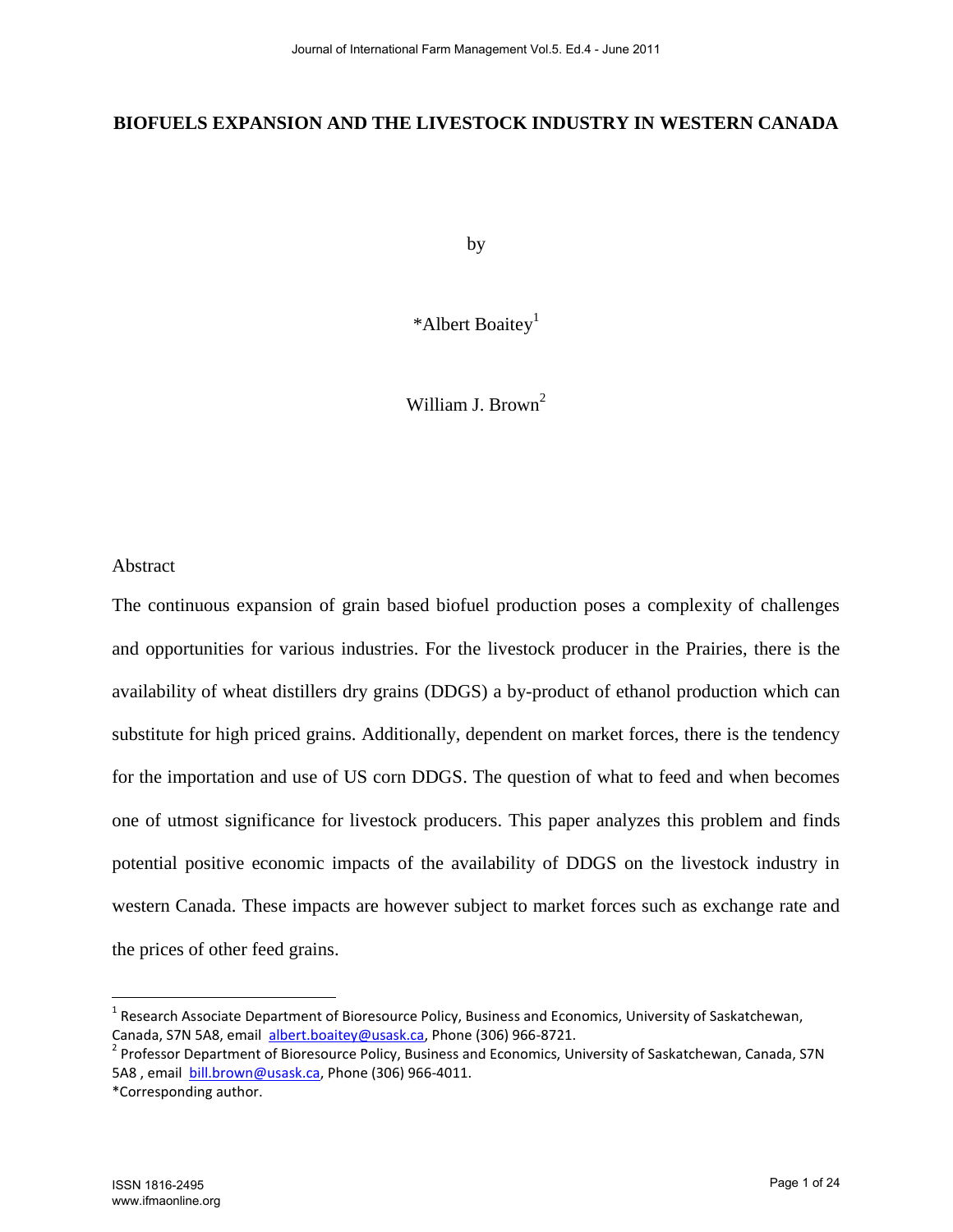#### 1.0 Introduction

Although significantly smaller than the United States (US), the biofuel industry in Canada is not exempted from the recent enthusiasm for renewable fuel production. The industry is made-up of 17 plants with a total operating capacity of about 1.45 billion litres per year (Ethanol Producer Magazine 2009). Not unlike other major ethanol producers, grains are the main feedstock used in the production of biofuel in Canada. Geographically, Canadian wheat based ethanol production is predominant in the west and corn based production is mostly in central Canada. The use of these grains creates synergies between the energy and agricultural markets.

For western Canada, the expansion of grain-based ethanol production could have important consequences considering the significance of both the grains and livestock industries in the region. On the one hand, the expansion could increase demand for feed grains, drive up feed grain prices and thereby increase feed costs for livestock producers. Higher grain prices could have unequal sectorial implications, especially on the beef cattle and hog industries which are dependent on the market to set prices.

On the other hand, ethanol is produced in conjunction with valuable by-products (i.e. distillers grains) which can be used in the livestock industry as animal feeds and can substitute for higher priced feed grains in animal rations. Depending on the volumes of distillers grains produced, and the form (i.e. wet or dry) and extent to which they can be incorporated in animal rations, part of the potential increase in livestock feeding costs could be off-set by this by-product. Moreover, given the proximity of western Canada to the US there is the additional possibility of the importation and use of corn DDGS by some feedlot operators in western Canada depending on exchange rates and other cost advantages.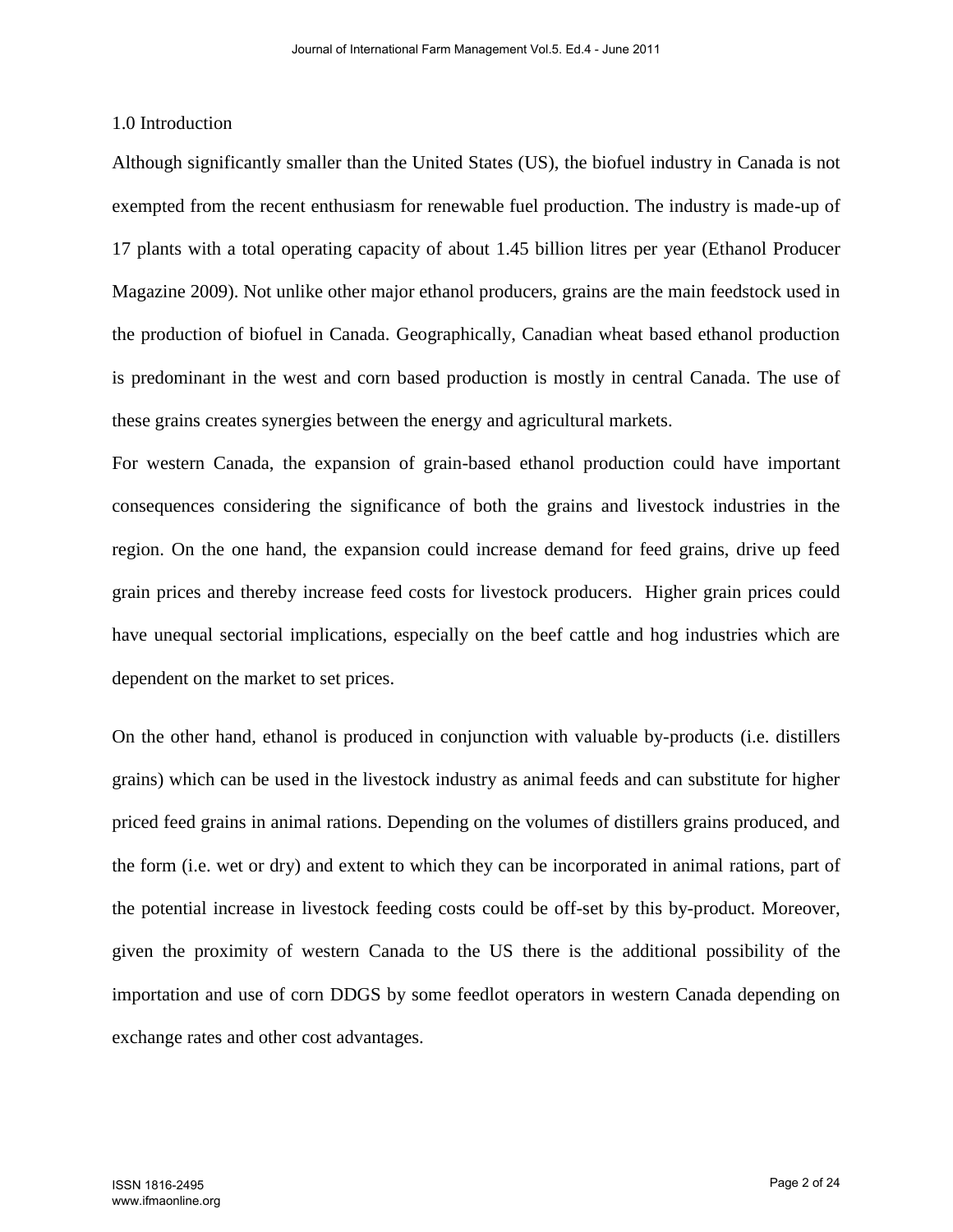In the light of these issues, this paper examines the competitive implications of the availability of both wheat and corn distillers in the western Canadian feed market. The choice of which type of distillers grains to include in livestock rations is one of key significance for both livestock and ethanol producers. In addition to the potential reduction of feeding cost for livestock producers, a market for distillers grains could be a secondary stimulus for the expansion of ethanol production in the region as margins tighten.

The paper is organized into four sections. The next section presents a review of literature related to the economics of distillers grains inclusion in livestock rations. Section three presents the methodological framework used. Results and discussion are presented in the last section.

#### 2.0 Literature Review

A compendium of studies exist on the on the economic impact of the production of ethanol on the livestock industry. Macro-level studies such as those by Tokgoz et al., (2006), Babcock et al., (2008) and Birur (2008) captured the effect of grain-based ethanol expansion on grain prices. Characteristic of such broad based models however, limited micro-level effects are quantified. Evidence from farm-level analysis (e.g. Anderson et al., 2008; Vander Pol et al., 2006; Mussell

et al., 2007) indicates that the economic impact of the by-product has not been consistent. These conclusions are highly dependent on underlying assumptions of pricing, animal performance, inclusion of other factors such as transportation cost etc. Thus whilst Van der Pol et al., (2006) alluded to positive benefits, results from Anderson et al., (2008) and Mussell et al., (2007) conclude otherwise. Others such as Fabiosa (2008) and Bista et al., (2008) observed positive benefits of feeding DDGS in hog rations.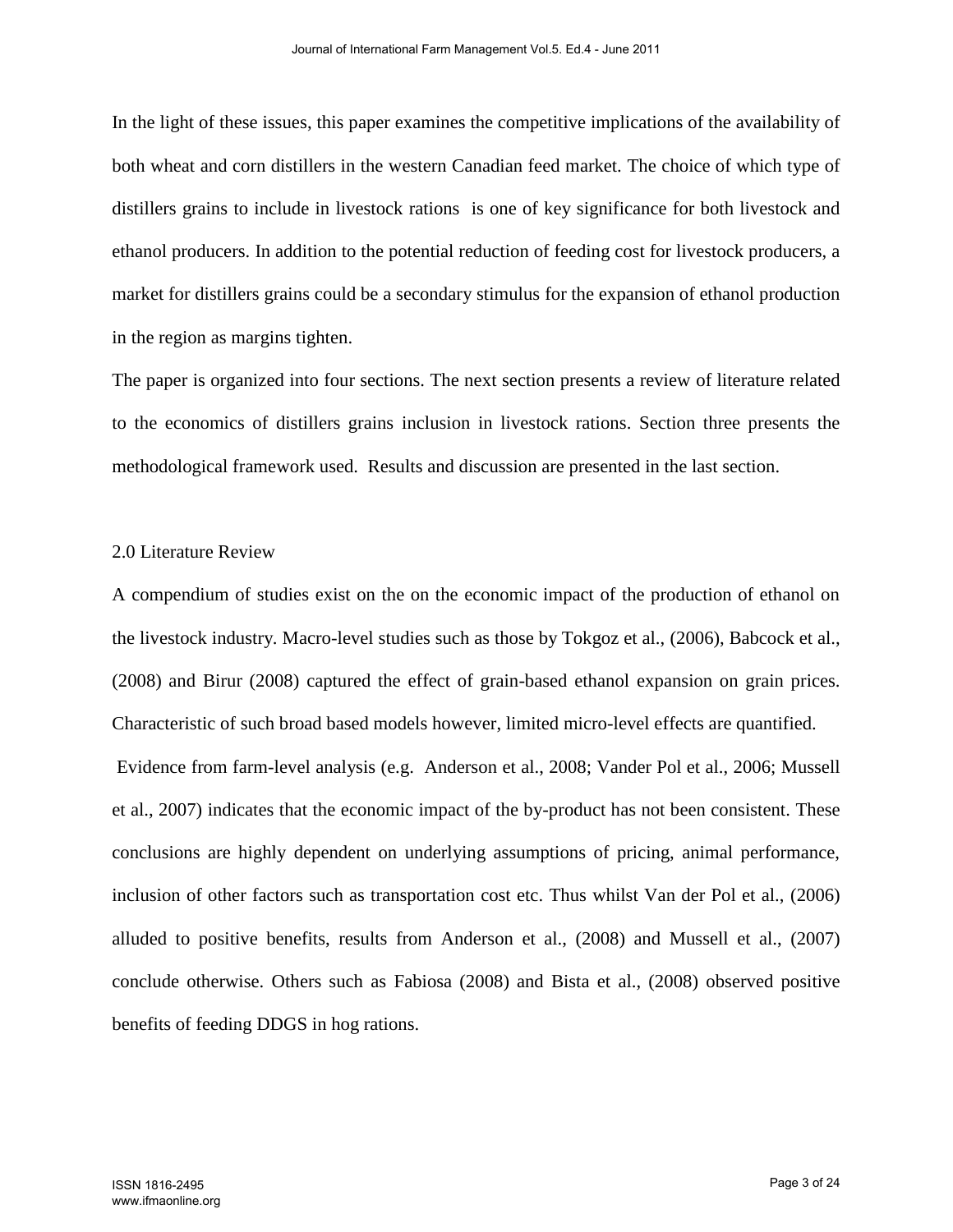In a market of continuous price fluidity, estimating the value of a feed ingredient against that of other major substitutes for different prices better enhances producers' decision making. This paper therefore presents an economic valuation of corn and wheat DDGS in a dynamic framework for the hog and beef industries in western Canada.

#### 3.0 Analytical Approach

Least cost rations are formulated for two growth stages (i.e. grower and finisher stages) for hogs and beef cattle. The diet problem entails the selection of the least cost combination of feeds that meet a specified level of nutritional requirement for livestock. An LP model is well-suited to this kind of problem that includes a single performance measure or objective (to minimize feed cost) and constraints (here the nutritional requirements of the animal) (Wachemheim and Mattson 2002).

An LP least cost ration formulation in algebraic terms has the following specification

(Tozer 2000):

$$
\text{Minimize } \mathbf{T} = \sum_{j=1}^{n} CjXi \tag{1.0}
$$

Subject to 
$$
\sum_{j=1}^{n} a_{ij}x_j \le (\ge, =) bj \tag{2.0}
$$

$$
xj \ge 0 \tag{3.0}
$$

Where:

 $T=$  total cost of ration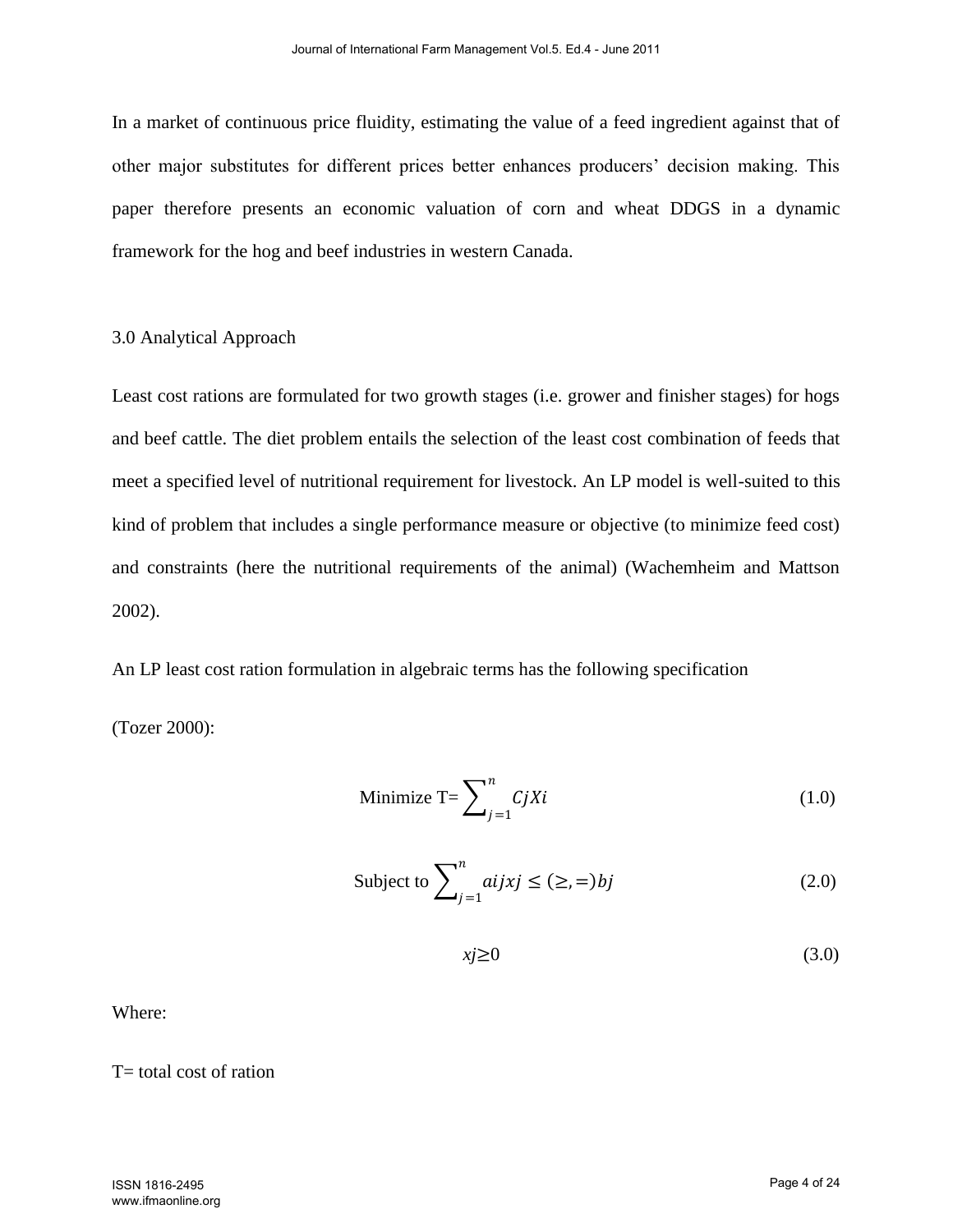$Cj = cost of ingredient j$ 

*X*j= quantity of ingredient j in the ration

 $ai =$  the quantity of the nutrient in ingredient j,

 $b$ j =the required amount of nutrient *i* in the ration; the equality or inequality of the constraint is determined by the nutrient of interest.

In many applications involving linear application problems, the shadow prices may be at least as important as the solution to the problem. Pesti and Miller (1993) noted that most LP programs provide information indicating the extent to which the cost of a feed ingredient has to fall before it becomes feasible for inclusion in diets. This paper reports these values for DDGS for scenarios when the by-product is not included and the maximum values in cases when optimal. This is to provide an understanding of the economic value of the feed ingredients in the various rations when the prices of other competitive feed ingredients change.

#### 4.0 Data

Table I presents the price data used for analysis. Ten year price averages for various feed ingredients are used. Data is obtained from a variety of sources i.e. USDA Feed Grain Database (2009); Alberta Canola Commission (2009); AFSC (2009) Agriculture and Agri-food Canada (2009); Alberta Department of Agriculture and Rural Development (2009). Since the livestock industry in Western Canada is relatively young there is paucity of price data for wheat DDGS. According to industry sources the price of wheat DDGS is approximately an average of the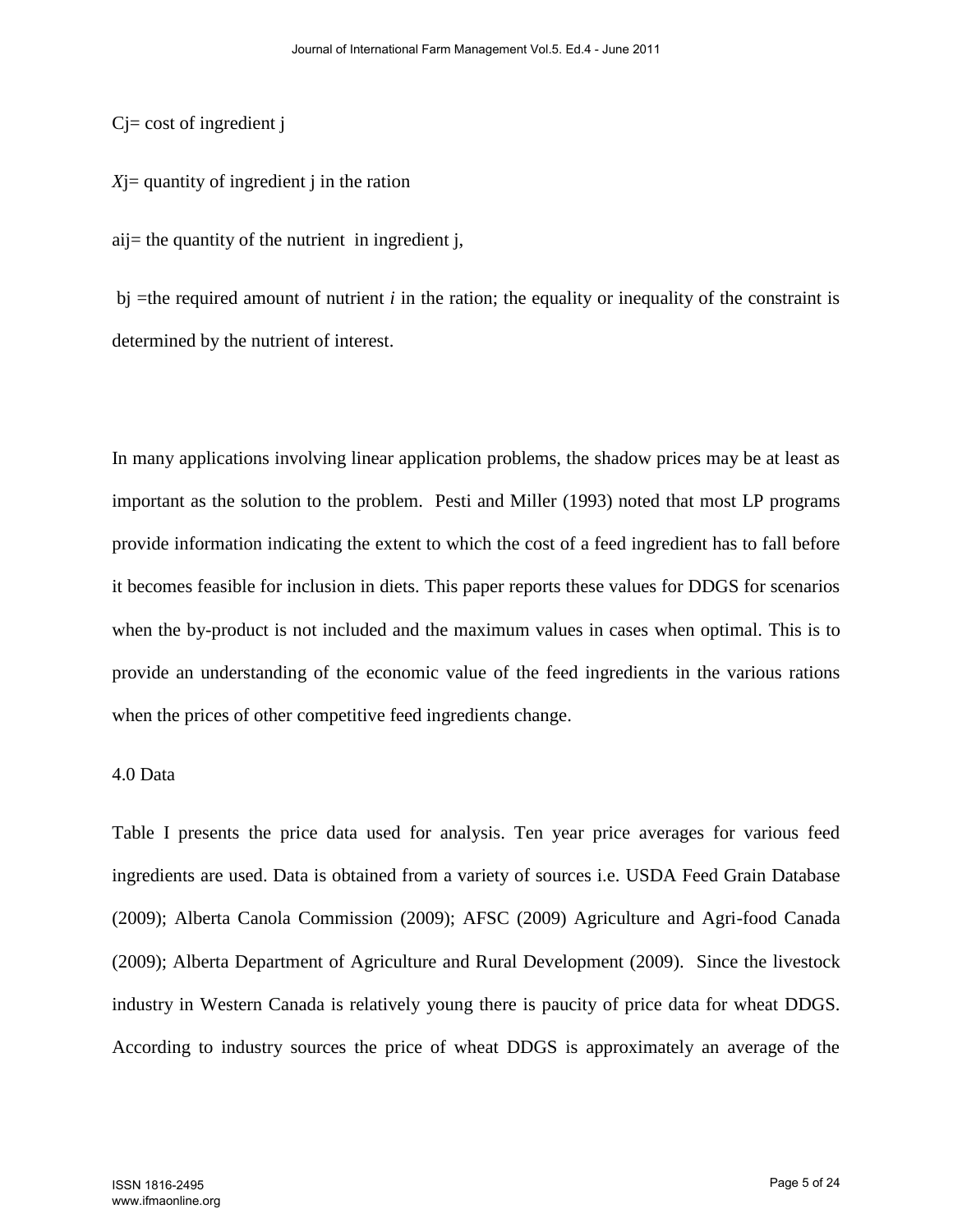Lethbridge feed barley cash price and the F.O.B Vancouver canola meal price<sup>3</sup> (Holman 2009).

Hence this price approximation is used.

|                      | Price/Tonne | Standard deviation |
|----------------------|-------------|--------------------|
| <b>Barley</b>        | 156.09      | 35.73              |
| Canola meal          | 206.00      | 46.40              |
| Corn DDGS            | 163.79      | 24.12              |
| <b>Barley silage</b> | 32.90       | 7.31               |
| <b>Wheat DDGS</b>    | 153.13      | 36.89              |
| Min<br>$\bullet$     | 100.05      |                    |
| Max                  | 246.44      |                    |
|                      |             |                    |
| Hay                  | 82.31       | 22.58              |
| Min                  | 55.35       |                    |
| Max                  | 137.85      |                    |
| Limestone            | 105.00      |                    |
| Dicalcium phosphate  | 900.00      |                    |
| <b>Field Peas</b>    | 185.50      |                    |
| Soybean meal         | 320.18      |                    |
| Canola Oil           | 783.29      |                    |
|                      |             |                    |

Table I Descriptive Summary of Price Data

Source: USDA Feed Grain Database (2009); Alberta Canola Commission (2009); AFSC (2009) Agriculture and Agri-food Canada (2009).

# 5.0 Results and Discussion

Least cost rations for grower and finisher diets for cattle and hog sectors are run using General System Inc.'s Formulation software. Tables II, VII and XII are the specifications for typical western Canadian beef cattle grower, finisher rations and hog grower rations respectively. To capture the scenario of DDGS unavailability base rations are run with the prices of both corn and wheat DDGS at prohibitively high levels. The ethanol by-products are then introduced into the ration at their market levels to assess the impact on feed costs.

 $\overline{\phantom{a}}$ 

 $3$  Less \$45 for rail freight and terminal charges.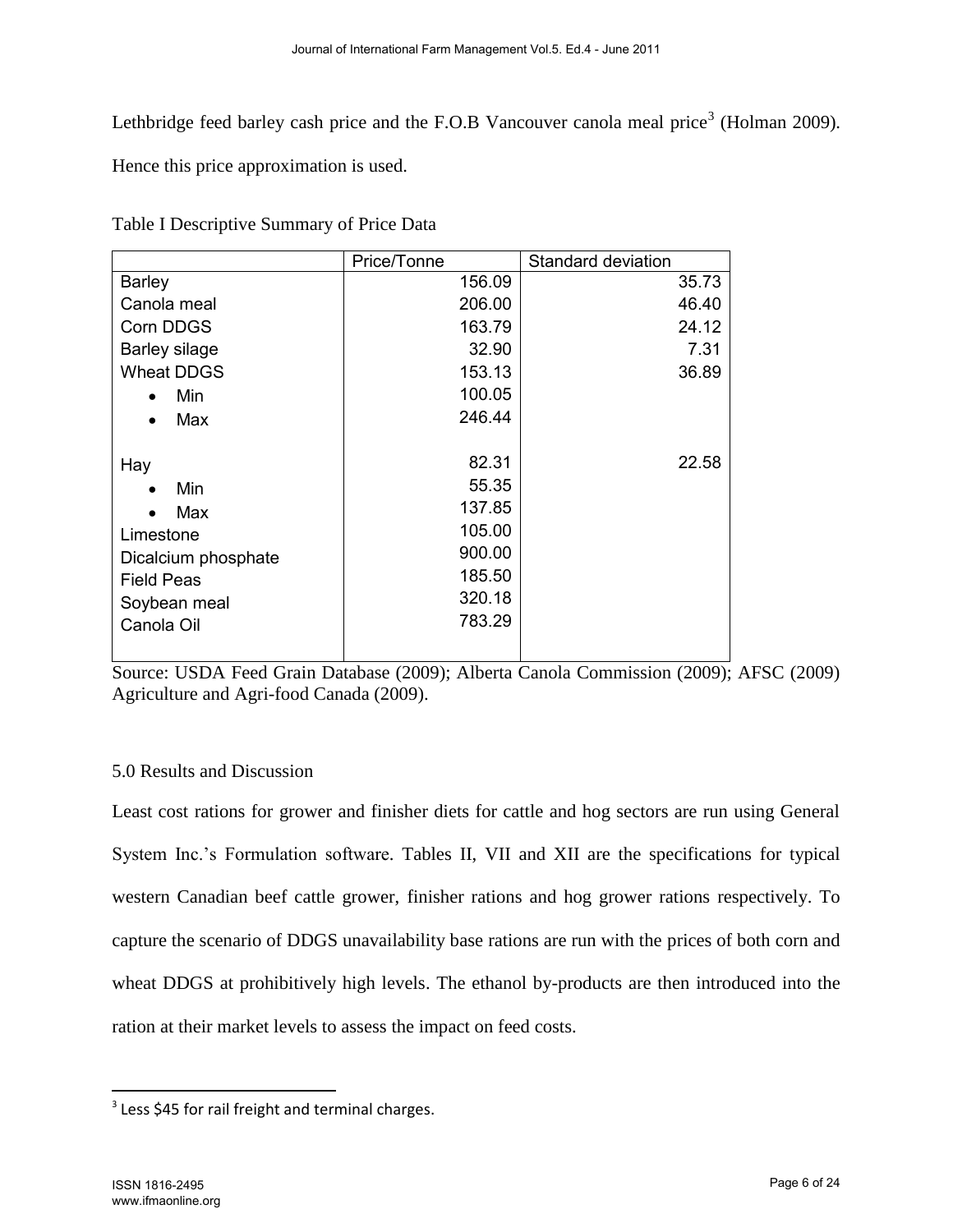| Nutrients         | minimum level | maximum level |
|-------------------|---------------|---------------|
| Crude Protein (%) | 13.00         | 15.50         |
| T.D.N (%)         | 66.50         | 69.50         |
| Calcium (%)       | 0.60          | 0.80          |
| Phosphorus        | 0.25          | 0.40          |
| Barley silage     |               | 90            |

#### Table II Backgrounding Diet Specification

Source: McKinnon (2009)

| Ingredient           | Percent | Weight | Cost               | Low      | High    |
|----------------------|---------|--------|--------------------|----------|---------|
| <b>Barley</b>        | 21.29   | 35.69  | 156.09             | 107.84   | 166.08  |
| Canola meal          | 3.49    | 5.85   | 206                | 191.51   | 1043.34 |
| Limestone            | 0.58    | 0.98   | 105                | $-97.35$ | 851.07  |
| <b>Barley silage</b> | 53.69   | 90.00  | 32.90              | 0        | 34.87   |
| grass hay            | 20.95   | 35.11  | 82.31              | 77.09    | 111.26  |
| <b>Totals</b>        | 100     | 167.63 | 12.73              |          |         |
|                      |         |        | Total Cost=\$75.49 |          |         |
| Not selected         | Cost    | Value  |                    |          |         |
| wheat DDGS           | 1000    | 175.11 |                    |          |         |
| corn DDGS            | 1000    | 182.09 |                    |          |         |
| <b>Dical Phos</b>    | 900     | 15.95  |                    |          |         |

## Table III Beef Cattle Backgrounding Base Ration Results

The base ration (Table III) is predominately barley silage (54%) and barley (21%). The total cost of the diet is \$75.49/tonne as fed (\$126.53/tonne on DM basis).

The relative shadow values of wheat DDGS and corn DDGS are \$175.11/tonne and \$182.09/tonne respectively. Given that the actual prices of wheat DDGS and corn DDGS are \$153.13/tonne and \$163.79/tonne, the latter with its higher energy content seems to represent a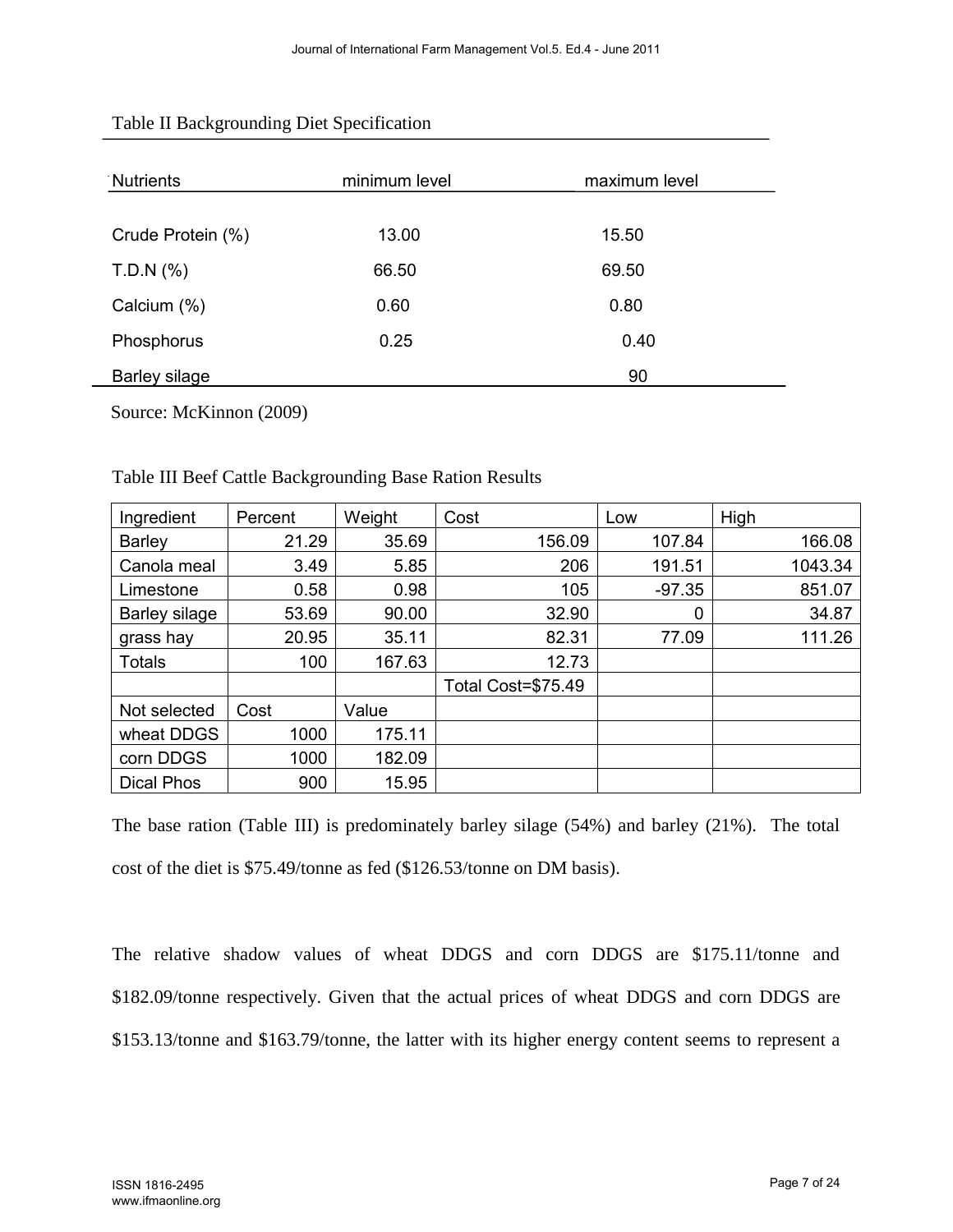more competitive feed in beef background diets relative to the former. To validate this assertion,

the model is re-run with the actual price values of distillers grains under separate scenarios.

| Ingredient           | Percent | Weight | Cost                  | Low      | High    |
|----------------------|---------|--------|-----------------------|----------|---------|
| <b>Barley</b>        | 15.95   | 26.70  | 156.09                | 148.66   | 212.36  |
| <b>Wheat DDGS</b>    | 10.06   | 16.83  | 153.13                | 11.72    | 160.84  |
| Limestone            | 0.62    | 1.04   | 105.00                | $-90.13$ | 1495.69 |
| <b>Barley silage</b> | 53.77   | 90.00  | 32.90                 |          | 34.60   |
| grass hay            | 19.60   | 32.81  | 82.31                 | 77.73    | 108.49  |
| <b>Totals</b>        | 100.00  | 167.38 | 12.52                 |          |         |
|                      |         |        | Total<br>cost=\$74.77 |          |         |
| Not selected         | Cost    | Value  |                       |          |         |
| canola meal          | 206     | 183.69 |                       |          |         |
| corn DDGS            | 1000    | 166.72 |                       |          |         |
| <b>Dical Phos</b>    | 900     | 18.74  |                       |          |         |

Table IV Beef Cattle Backgrounding Ration (Wheat DDGS)

The least cost ration is estimated assuming the availability of wheat DDGS. The by-product with its high protein content replaces the protein supplement i.e. canola meal and partly replaces some of the barley (barley reduces from 21.29 to 15.95%) in the base ration. Diet cost however reduces from \$75.49(\$126.53/tonne DM basis) to \$74.77 (\$125.16/tonne DM basis). Savings made amount to approximately \$0.72/tonne (\$1.37/tonne DM basis).

## 5.1 Availability of Corn DDGS

The least cost ration is estimated assuming the availability of corn DDGS. Wheat DDGS is kept at a prohibitively high price. Relative to the results of the base ration (Table III corn DDGS replaces canola meal and the percentage composition of barley also reduces by about 50% (from 21.29% to 10.69%). This is unsurprising considering the relatively higher energy value of corn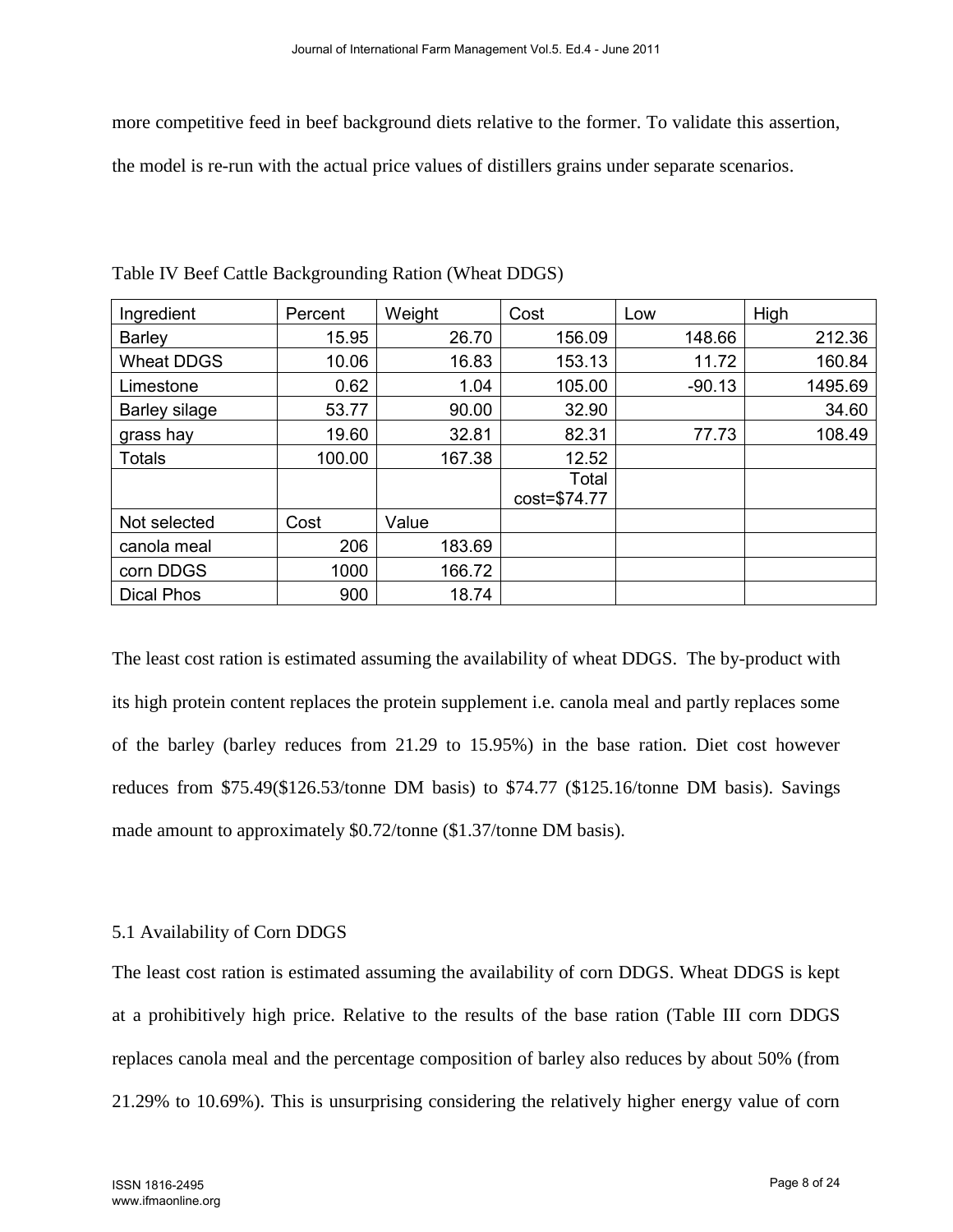DDGS. Diet cost further reduces to \$74.43/tonne (\$123.15/tonne DM basis), \$0.34/tonne (\$2.01/tonne DM basis) less than the wheat DDGS diet. Compared to the base ration however, savings on total feed costs amounts to approximately \$1.06/tonne (\$3.38/tonne DM basis).

| Ingredient        | Percent | Weight    | Cost               | Low       | High    |
|-------------------|---------|-----------|--------------------|-----------|---------|
| <b>Barley</b>     | 10.69   | 17.90     | 156.09             | 149.16    | 242.08  |
| corn DDGS         | 13.09   | 21.87     | 163.79             | $-214.87$ | 172.11  |
| Limestone         | 0.64    | 1.08      | 105.00             | $-90.15$  | 1880.88 |
| Barley silage     | 53.75   | 90        | 32.90              |           | 34.83   |
| grass hay         | 21.86   | 36.61     | 82.31              | 77.07     | 108.84  |
| <b>Totals</b>     | 100     | 165.45    | 12.46              |           |         |
|                   |         |           | Total cost=\$74.43 |           |         |
| Not selected      | Cost    | Value     |                    |           |         |
| canola meal       | 206     | 174.09    |                    |           |         |
| Wheat DDGS        | 1000    | 150.80    |                    |           |         |
| <b>Dical Phos</b> | 900     | $-426.80$ |                    |           |         |

Table V Beef Cattle Backgrounding Ration (Corn DDGS)

## 5.2 Effect of Substitute Feed Prices on the Value of Distillers Grains

From the analysis in the preceding section, it seems that the competitiveness of the distillers coproduct is largely dependent on its energy and protein value vis-a-vis other feed ingredients particularly barley and canola meal. To further explore these interactions a price matrix (Table VI) is constructed for the different price ranges of canola meal and barley.

The relative values of wheat and corn DDGS at the various prices are reported in the inner rows and columns. For clarity, the price of the latter is written in brackets. A feed ingredient is included in a least cost ration if its shadow value is equivalent or exceeds its market price value.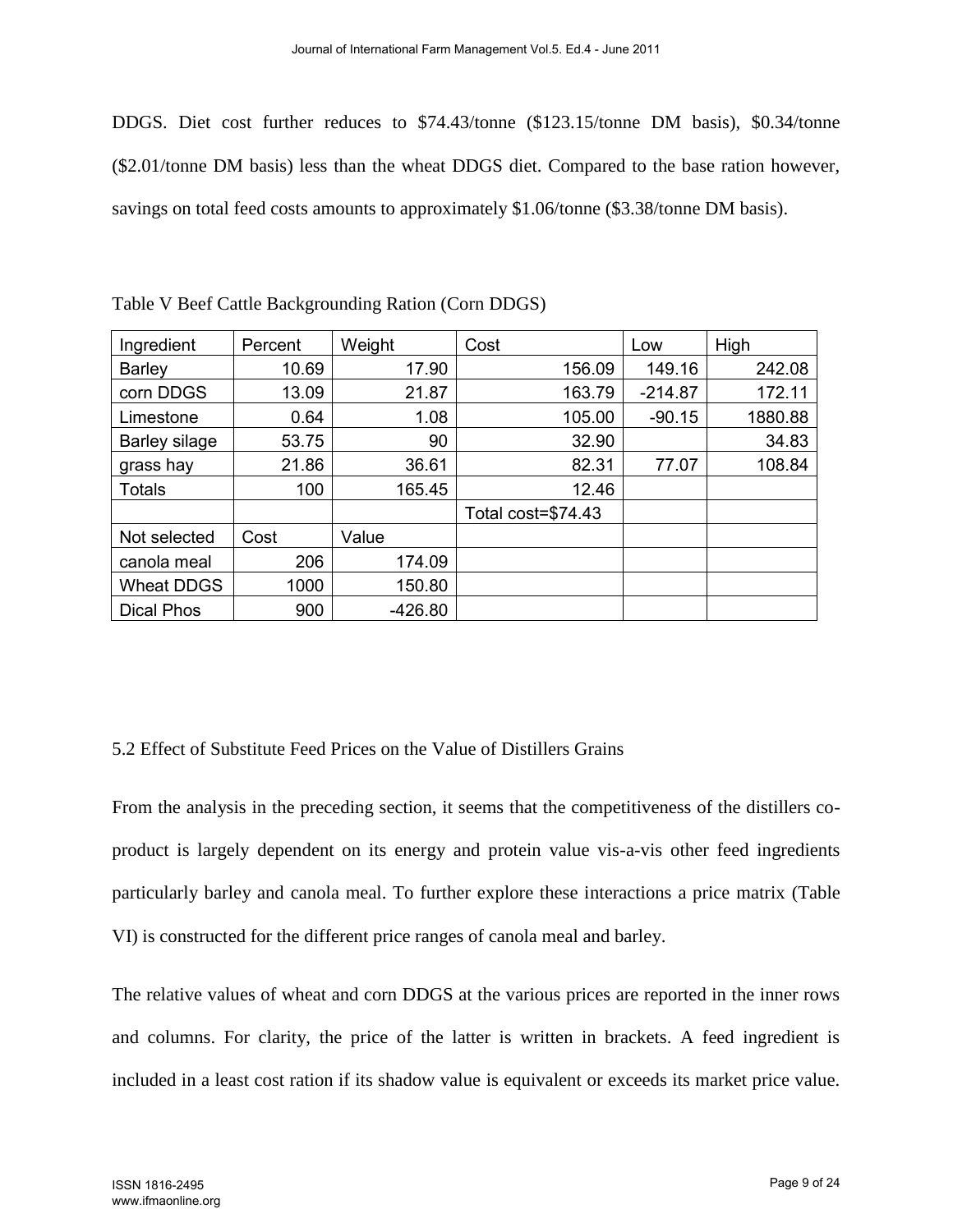The market price of wheat DDGS and corn DDGS used are \$153.13 and \$163.79 respectively. This implies that at a shadow value equivalent or exceeding these market values, the feed ingredient would be selected as a constituent of the least cost ration. In the present analysis, these inclusion shadow values are italicized and highlighted. Maximum values for corn and wheat DDGS are reported for values that exceed the market value.

It can be deduced that wheat DDGS attains a higher value as canola meal price increases. This pattern is observed at low barley prices. The high protein content of the wheat DDGS ensures that it becomes valuable as its protein substitute in the diet becomes expensive. Considering that the 10-year average price of canola meal was \$206/tonne, increased supplies of wheat DDGS in western Canada could have a significant impact on the competitiveness of canola meal. Corn DDGS has a lower shadow value at lower price levels of barley (<\$160/tonne).

Given the price of canola meal, as the price of feed barley increases, the value of corn DDGS increases and replaces wheat DDGS as price of the latter falls below its market value. The price matrix further confirms the higher economic value of corn DDGS relative to wheat DDGS in beef cattle backgrounding rations<sup>4</sup>. The price matrix also confirms the absence of complementarity between the by-products as none of the price combinations had both ingredients simultaneously reaching its market value.

The price analysis suggests interdependencies among values of the feed ingredients. This is a consequence of the high rate of substitutability among feed ingredients. Further, the present analysis indicates that the economic value of distillers by-product in a feed ration varies depending on the price and nutritional value of other nutrients.

l

 $<sup>4</sup>$  Indicated by the number of barley-canola meal combinations at which the value of corn exceeds wheat distillers</sup> grains.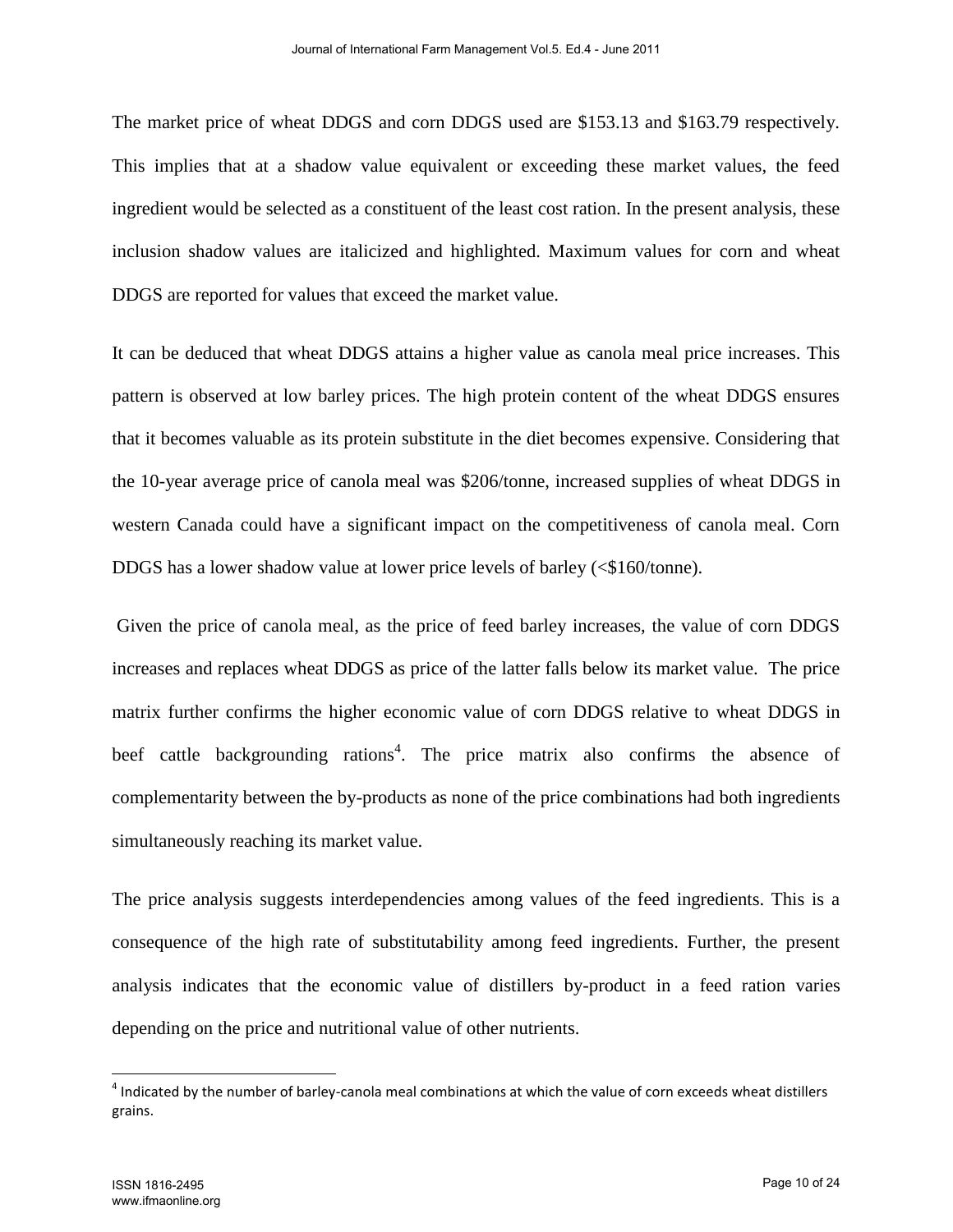|               | 140      | 160      | 180      | 200      | 220      |
|---------------|----------|----------|----------|----------|----------|
| Price of Feed |          |          |          |          |          |
| <b>Barley</b> | 124.19   | 143.89   | 163.60   | 173.49   | 173.49   |
| 120           | (129.32) | (143.10) | (149.56) | (149.56) | (149.56) |
| 140           | 127.90   | 139.10   | 155.78   | 159.88   | 159.88   |
|               | (139.33) | (148.88) | (159.07) | (159.07) | (159.07) |
| 160           | 131.94   | 143.47   | 149.19   | 149.19   | 149.19   |
|               | (149.50) | (159.05) | (167.06) | (167.06) | (167.06) |
| 180           | 135.99   | 140.95   | 140.95   | 140.95   | 140.95   |
|               | (159.68) | (169.23) | (173.88) | (173.88) | (173.88) |
| 200           | 132.71   | 132.71   | 132.71   | 132.71   | 132.71   |
|               | (169.86) | (179.41) | (180.71) | (180.71) | (180.71) |
| 220           | 124.47   | 124.47   | 124.47   | 124.47   | 124.47   |
|               | (180.04) | (187.53) | (187.53) | (187.53) | (187.53) |
| 240           | 116.23   | 116.23   | 116.23   | 116.23   | 116.23   |
|               | (190.22) | (194.36) | (194.36) | (194.36) | (194.36) |
| 260           | 108.00   | 108.00   | 108.00   | 108.00   | 108.00   |
|               | (201.18) | (201.18) | (201.18) | (201.18) | (201.18) |

Table VI Effect of Substitute Feed Prices on the Value of Distillers Grains in Beef Backgrounding Diets

## 5.3 Beef Finisher Rations

The analysis presented in the previous section is repeated for the finishing rations. Unlike the backgrounding diets, the base ration (Table VIII) is predominately grain based with higher energy content. The cost of the finishing cattle base ration is approximately \$122.60/tonne (\$166.057/tonne DM basis).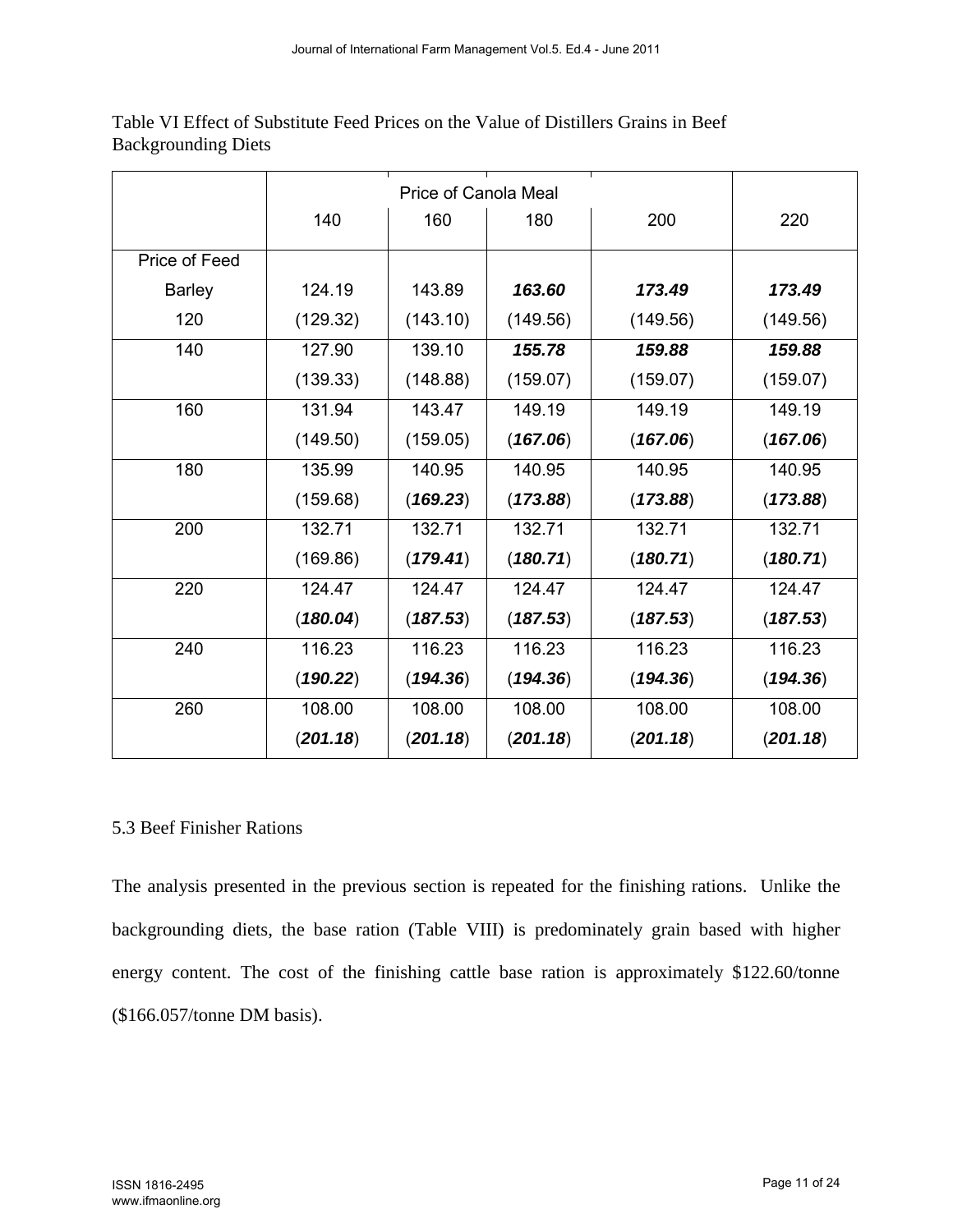With the introduction of wheat DDGS into the ration (i.e. Table IX), the cost of feed is reduced by \$1.06/tonne (\$1.26/tonne DM basis<sup>5</sup>) as part of the feed barley in the ration is replaced by the by-product. Juxtaposing this against the case of the backgrounding diet, it is obvious that the savings are lower in the finishing ration relative to the backgrounding diet.

| Table VII Beef Cattle Finisher Ration Specification                             |               |               |  |  |  |  |  |
|---------------------------------------------------------------------------------|---------------|---------------|--|--|--|--|--|
| Nutrients                                                                       | minimum level | maximum level |  |  |  |  |  |
| Crude Protein (%)                                                               | 11.50         | 16.0          |  |  |  |  |  |
| T.D.N (%)                                                                       | 78.00         |               |  |  |  |  |  |
| Calcium (%)                                                                     | 0.50          |               |  |  |  |  |  |
| Phosphorus                                                                      | 0.250         |               |  |  |  |  |  |
| Barley silage                                                                   |               | 90            |  |  |  |  |  |
| $\sim$ $\sim$ $\sim$ $\sim$ $\sim$<br>$\sim$ $\sim$ $\sim$ $\sim$ $\sim$ $\sim$ |               |               |  |  |  |  |  |

Source: McKinnon (2009)

| Ingredient           | Percent | Weight | Cost                   | Low       | High   |
|----------------------|---------|--------|------------------------|-----------|--------|
| <b>Barley</b>        | 72.34   | 97.98  | 156.09                 | 114.85    | 164.40 |
| Limestone            | 0.82    | 1.11   | 105                    | $-110.26$ | 759.65 |
| <b>Barley silage</b> | 26.85   | 36.36  | 32.90                  | 22.70     | 34.70  |
| <b>Totals</b>        | 100     | 135.45 | 16.16                  |           |        |
|                      |         |        | Total<br>Cost=\$122.60 |           |        |
| Not selected         | Cost    | Value  |                        |           |        |
| <b>Wheat DDGS</b>    | 1000    | 160.93 |                        |           |        |
| Canola meal          | 206     | 193.68 |                        |           |        |
| Corn DDGS            | 1000    | 173.02 |                        |           |        |
| Grass hay            | 82.31   | 77.48  |                        |           |        |
| <b>Dical Phos</b>    | 900     | 10.20  |                        |           |        |

Table VIII Finishing Cattle Base Ration

 5 \$166.057-\$164.80/tonne DM basis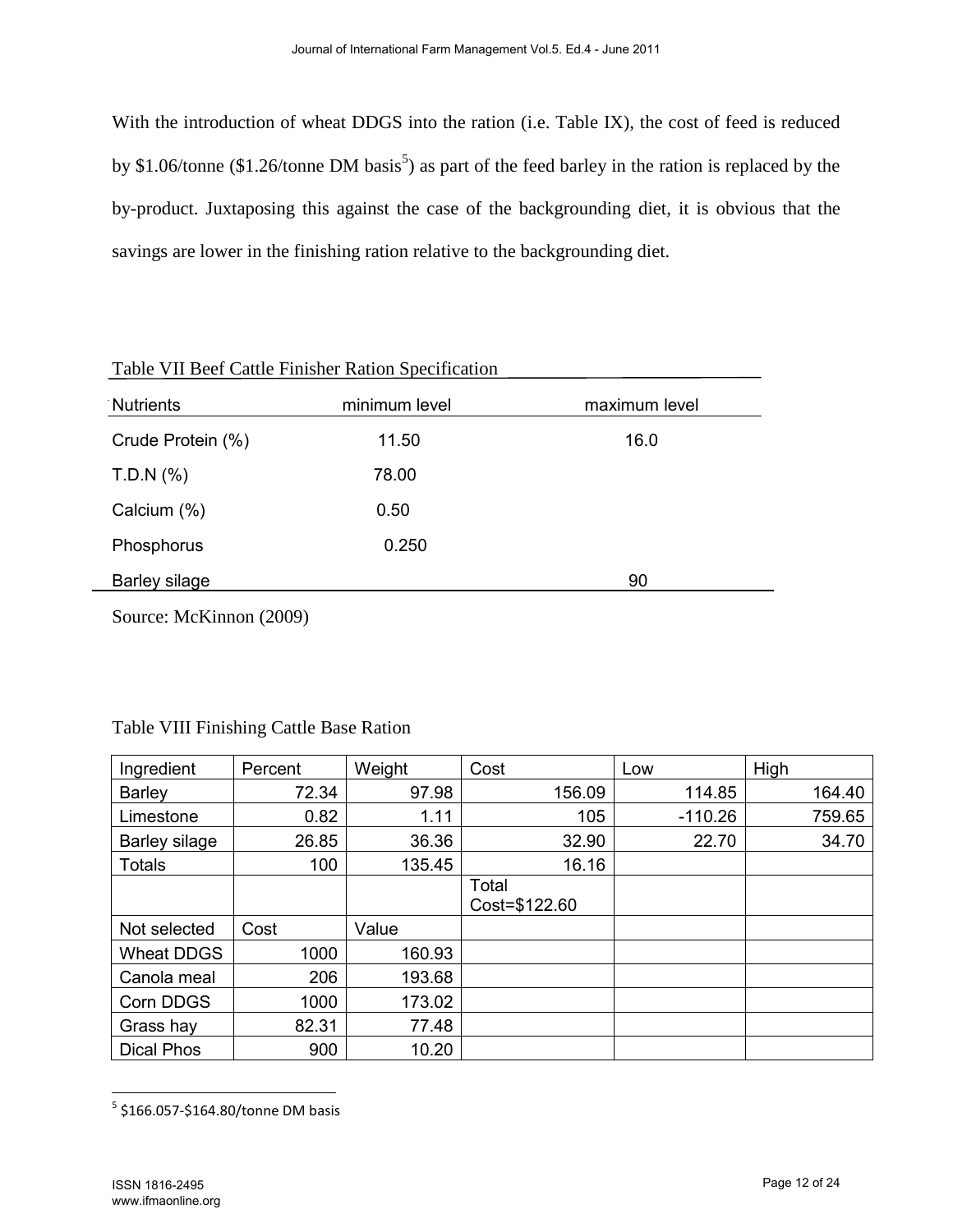| Ingredient        | Percent | Weight | Cost                   | Low       | High    |
|-------------------|---------|--------|------------------------|-----------|---------|
| <b>Barley</b>     | 59.81   | 81.09  | 156.09                 | 148.58    | 205.37  |
| <b>Wheat DDGS</b> | 11.98   | 16.24  | 153.13                 | 11.71     | 160.93  |
| Limestone         | 0.78    | 1.05   | 105.00                 | $-107.40$ | 1424.78 |
| Barley silage     | 27.44   | 37.20  | 32.90                  | 15.28     | 34.60   |
| <b>Totals</b>     | 100     | 135.59 | 16.48                  |           |         |
|                   |         |        | Total<br>Cost=\$121.54 |           |         |
| Not selected      | Cost    | Value  |                        |           |         |
| Canola meal       | 206     | 185.65 |                        |           |         |
| Corn DDGS         | 1000    | 167.52 |                        |           |         |
| Grass hay         | 82.31   | 77.73  |                        |           |         |
| <b>Dical Phos</b> | 900     | 11.58  |                        |           |         |

Reductions in feed ration cost is higher with the introduction of corn DDGS (Table X) approximately \$7.29/tonne (\$2.13/tonne DM basis) as the cost of diet reduces to \$115.31/tonne (\$163.93/tonne DM basis) from the base scenario of \$166.06/tonne DM basis. It appears that the higher energy value of corn DDGS enables it to replace greater proportions of barley in finishing rations thereby reducing feed costs.

| Ingredient        | Percent | Weight | Cost                           | Low       | High    |
|-------------------|---------|--------|--------------------------------|-----------|---------|
| Barley            | 49.22   | 69.98  | 156.09                         | 148.49    | 1304.81 |
| Corn DDGS         | 16.21   | 23.04  | 163.79                         | 67.85     | 173.02  |
| Limestone         | 0.77    | 1.1    | 105                            | $-105.04$ | 1524.45 |
| Barley silage     | 33.80   | 48.05  | 32.90                          | 22.30     | 34.55   |
| <b>Totals</b>     | 100     | 142.17 | 16.39                          |           |         |
|                   |         |        | <b>Total Cost=</b><br>\$115.31 |           |         |
| Not selected      | Cost    | Value  |                                |           |         |
| <b>Wheat DDGS</b> | 1000    | 147.83 |                                |           |         |
| Canola meal       | 206     | 180.20 |                                |           |         |
| <b>Dical Phos</b> | 900     | 12.52  |                                |           |         |
| Grass hay         | 82.31   | 77.90  |                                |           |         |

Table X Finishing Cattle Ration (Corn DDGS)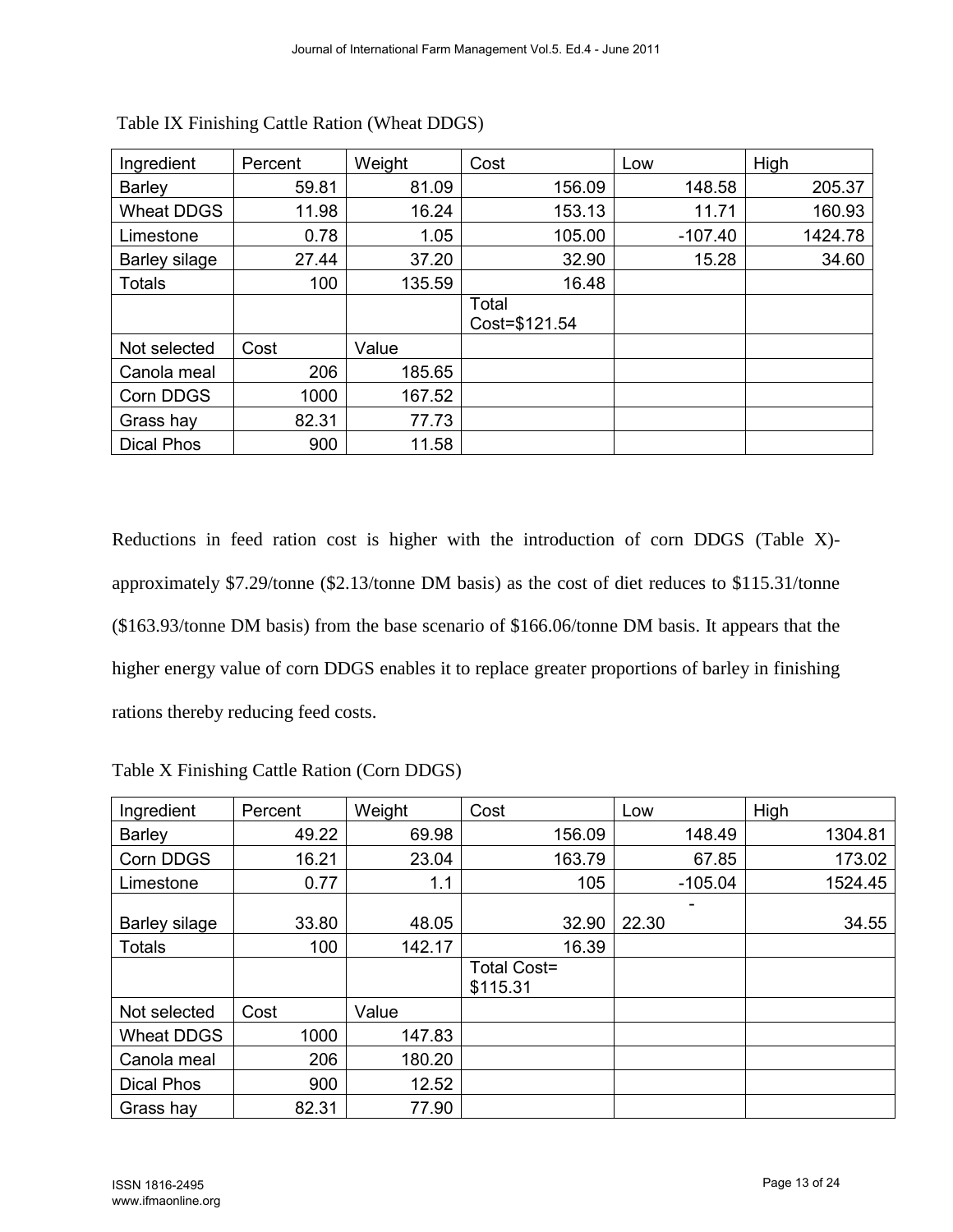### 5.4 Effect of Substitute Prices (Finisher Ration)

The price matrix (Table XI) shows a common trend of rigidity in the value of wheat DDGS across several rows of price combinations. As a result of the higher energy requirements for finishing rations, the shadow value of wheat DDGS is low; ranging from \$67.07 at low canola meal-high barley price combinations to \$145.16 in high price canola- average price barley combinations. This notwithstanding, similar deductions of a higher protein value of wheat DDGS can be made<sup>6</sup>.

Relative to backgrounding rations however, it seems that corn DDGS has a higher economic value in finishing rations as shown by the high values of the by-product at high price levels of canola meal and barley. Moreover, none of the price combinations yielded a shadow value for wheat DDGS that was equivalent to its market value. It can therefore be deduced that the availability of Corn DDGS has a greater impact on the competitiveness of wheat DDGS in beef cattle finisher diets relative to backgrounding diets.

 $\overline{\phantom{a}}$ 

 $^6$  As shadow values generally tend to increase across rows and decrease along the columns.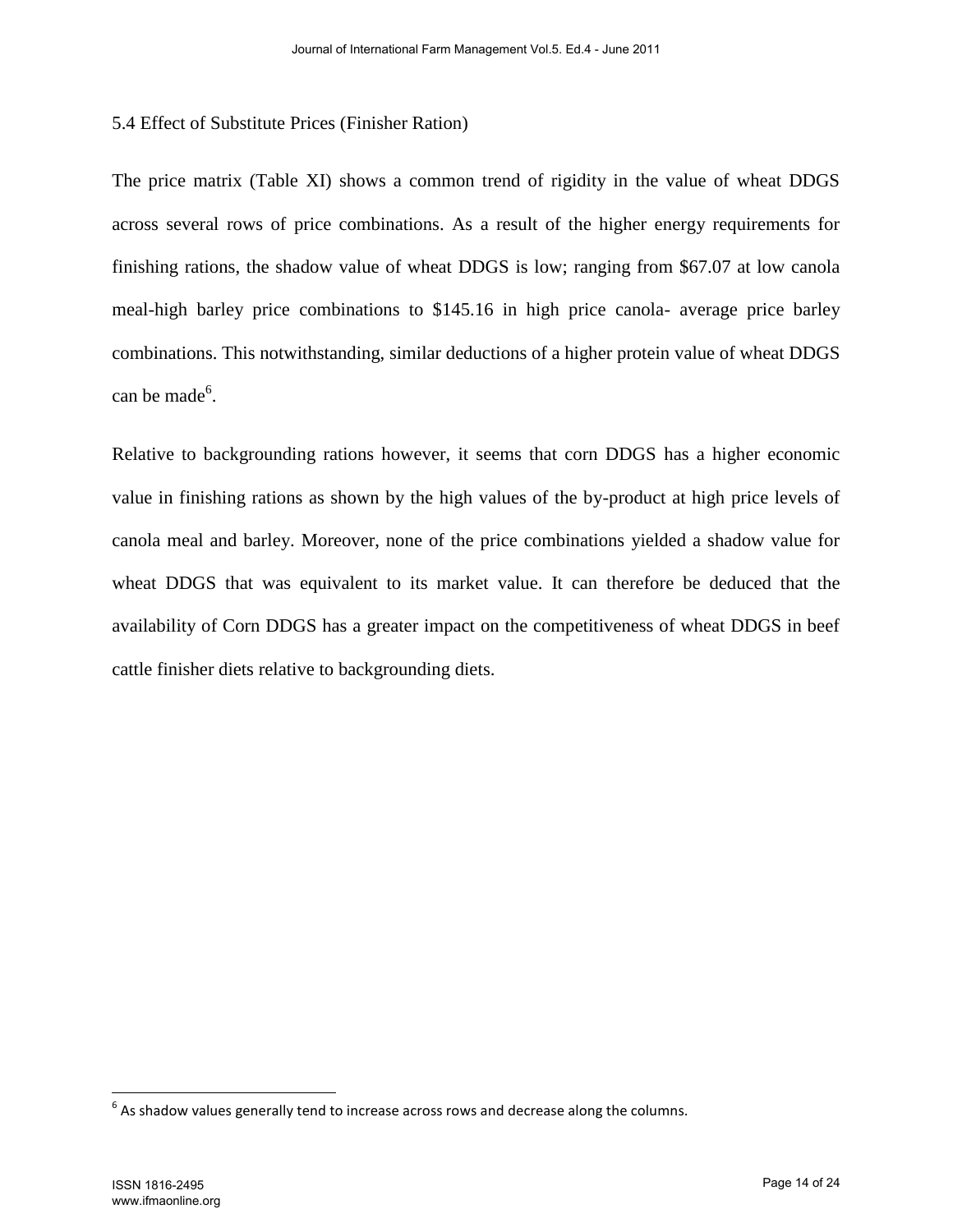|                      |          | Price of Canola Meal |          |          |          |
|----------------------|----------|----------------------|----------|----------|----------|
|                      | 140      | 160                  | 180      | 200      | 220      |
| Price of feed Barley |          |                      |          |          |          |
| 120                  | 123.24   | 123.41               | 123.41   | 123.41   | 123.41   |
|                      | (129.05) | (129.17)             | (129.17) | (129.17) | (129.17) |
| 140                  | 115.22   | 134.66               | 144.21   | 144.21   | 144.21   |
|                      | (133.04) | (146.74)             | (153.47) | (153.47) | (169.83) |
| 160                  | 107.20   | 126.63               | 145.16   | 145.16   | 145.16   |
|                      | (137.03) | (150.73)             | (164.43) | (169.41) | (169.41) |
| 180                  | 99.17    | 118.61               | 131.47   | 131.47   | 131.47   |
|                      | (141.02) | (154.72)             | (168.42) | (179.05) | (179.05) |
| 200                  | 91.15    | 110.58               | 117.79   | 117.79   | 117.79   |
|                      | (145.01) | (158.71)             | (172.41) | (186.11) | (188.70) |
| 220                  | 83.12    | 102.56               | 104.10   | 104.10   | 104.10   |
|                      | (149.00) | (162.70)             | (176.40) | (190.10) | (198.34) |
| 240                  | 75.10    | 90.42                | 90.42    | 90.42    | 90.42    |
|                      | (152.99) | (166.69)             | (180.39) | (194.09) | (207.79) |
| 260                  | 67.07    | 76.73                | 76.73    | 76.73    | 76.73    |
|                      | (156.98) | (170.68)             | (184.38) | (198.08) | (211.78) |

Table XI Effect of Changes in Substitute Feed Grain Prices on the Value of Distillers Grains in Beef Cattle Finishing Diets

# 5.5 Hog Rations

The analysis conducted in the previous section is repeated for hogs. Table XIII shows the hog grower base ration. Feed wheat and field peas are the dominant feed ingredients used. Canola meal serves as a supplementary protein source, complementing the lower levels of methionine and cystine in peas (Hickling 2003). The availability of field peas ensures that the shadow value of soybean meal is lower than its market value. The total feed cost of the ration is \$174.42/tonne.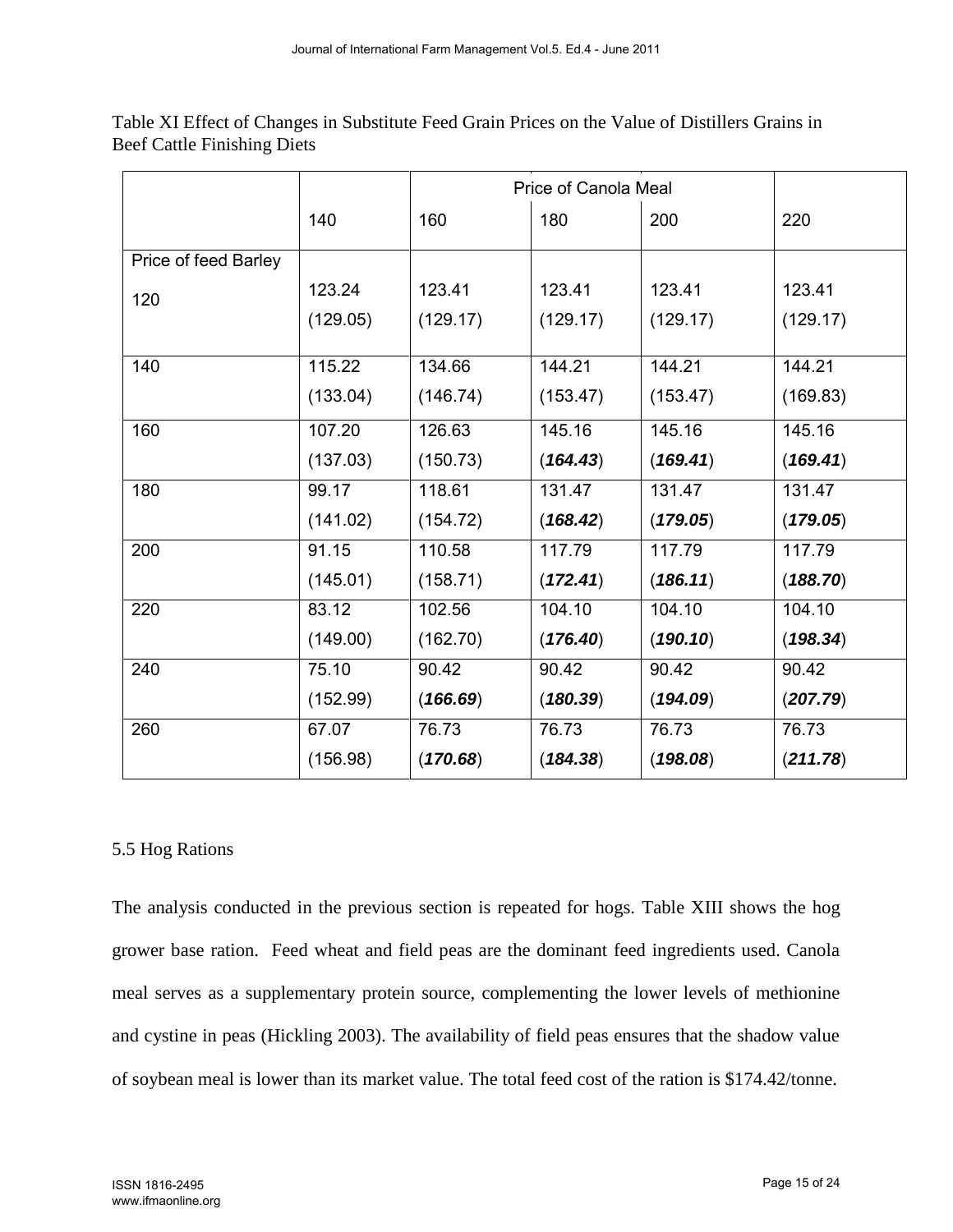| Nutrients         | minimum level | maximum level |
|-------------------|---------------|---------------|
| Crude Protein (%) | 16            | 18            |
| DE Swine KC/KG    | 3150          |               |
| Calcium (%)       | 0.80          |               |
| Phosphorus (%)    | 0.650         |               |
| Lysine $(\%)$     | 0.850         |               |
| Canola meal (%)   |               | 12.00         |
| Corn DDGS (%)     |               | 18.00         |
| Soybean meal      |               |               |
| Limestone (%)     |               | 3             |
| Canola oil (%)    |               | 3             |
| <b>Wheat DDGS</b> |               | 18.00         |

Table XII Hog Grower Diet Specification

Source: Racz (2010)

| Ingredient    | Percent | Weight | Cost                   | Low    | High    |
|---------------|---------|--------|------------------------|--------|---------|
|               |         |        |                        |        |         |
| Feed wheat    | 59.51   | 59.51  | 153.19                 | 135.76 | 156.50  |
| Canola meal   | 12.00   | 12     | 206                    | 0      | 220.48  |
| Peas          | 24.36   | 24.36  | 185.50                 | 173.64 | 224.30  |
| Limestone     | 3.00    | 3      | 105                    | 0      | 128.66  |
| Dical Phos.   | 1.13    | 1.13   | 900                    | 511.69 | 2202.79 |
| <b>Totals</b> | 100     | 100    | 17.44                  |        |         |
|               |         |        | Total<br>Cost=\$174.42 |        |         |
| Not selected  | Cost    | Value  |                        |        |         |
| barley        | 156.09  | 152.77 |                        |        |         |
| wheat DDGS    | 1000    | 180.18 |                        |        |         |
| Soybean       |         |        |                        |        |         |
| meal          | 320.18  | 232.77 |                        |        |         |
| Corn DDGS     | 1000    | 177.68 |                        |        |         |
| Canola oil    | 783.29  | 128.66 |                        |        |         |

# Table XIII Hog Grower Base Ration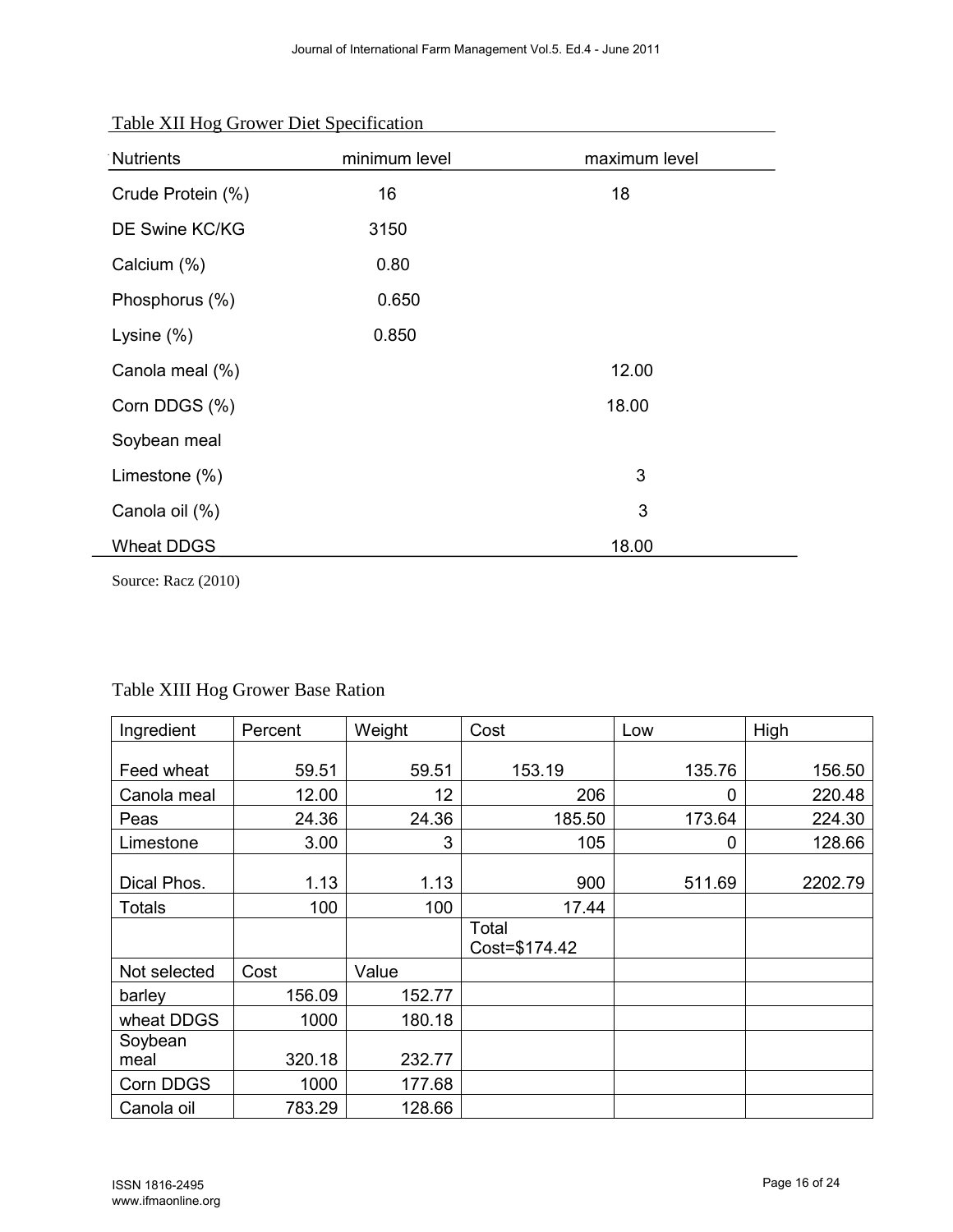With the availability of wheat DDGS (Table XIV), canola meal is displaced from the diet and the percentage of feed wheat significantly reduced. Barley enters the diet at a high percentage of 44 per cent. The composition of feed peas also increase to make-up for the lower protein (wheat DDGS relative to canola meal) and energy value of wheat DDGS. It can be observed that the economic value of wheat DDGS in the diet is dependent on the prices of other feeds such as field peas.

Table XV, shows the corn DDGS based diet, as a protein or energy feed, the co-product replaces most of the canola meal in the base ration and a proportion of feed wheat. Diet cost reduces to \$173.56/tonne. It can therefore be deduced from the preceding analysis that feeding the coproduct can reduce hog grower feeding cost by \$0.86/tonne and \$1.63/tonne for the corn DDGS and wheat DDGS based diets respectively.

| Ingredient        | Percent | Weight | Cost                   | Low    | High    |
|-------------------|---------|--------|------------------------|--------|---------|
| Wheat             | 0.21    | 0.21   | 153.19                 | 152.87 | 155.47  |
| <b>Barley</b>     | 44.61   | 44.61  | 156.09                 | 154.38 | 156.44  |
| <b>Wheat DDGS</b> | 17.89   | 17.89  | 153.13                 | 122.39 | 155.69  |
| Peas              | 33.07   | 33.07  | 185.50                 | 177.76 | 188.80  |
| Limestone         | 3.00    | 3.00   | 105                    | 0      | 140.52  |
| Dical Phos        | 1.22    | 1.22   | 900                    | 755.28 | 1031.61 |
| <b>Totals</b>     | 100     | 100    | 17.28                  |        |         |
|                   |         |        | Total<br>Cost=\$172.79 |        |         |
| Not selected      | Cost    | Value  |                        |        |         |
| Canola meal       | 206     | 202.42 |                        |        |         |
| Soybean<br>meal   | 320.18  | 208.40 |                        |        |         |
| Corn DDGS         | 1000    | 160.45 |                        |        |         |
| Canola oil        | 783.29  | 150.30 |                        |        |         |

Table XIV Hog Grower Ration (wheat DDGS)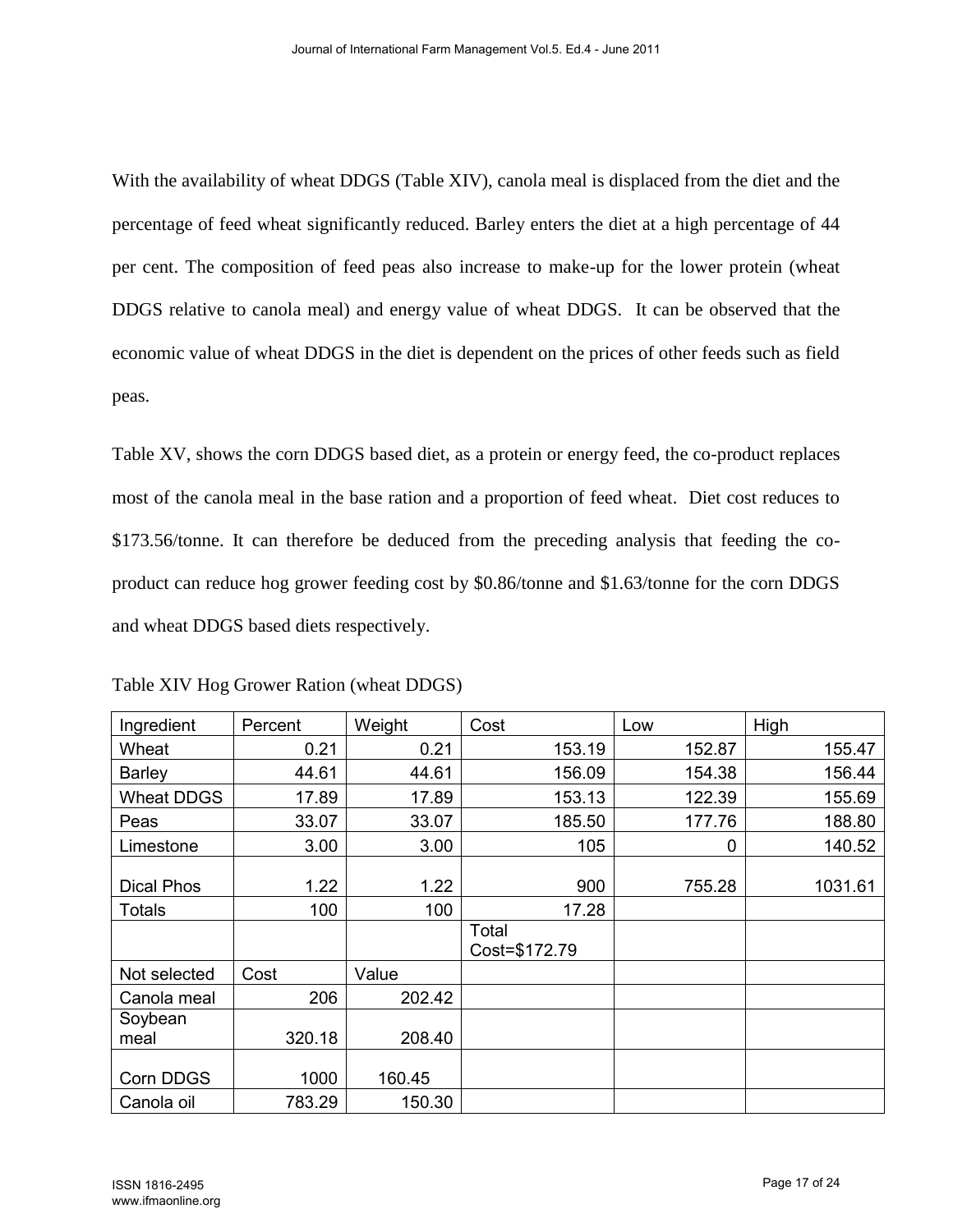| Ingredient        | Percent | Weight | Cost                   | Low    | High   |
|-------------------|---------|--------|------------------------|--------|--------|
| Wheat             | 44.86   | 44.86  | 153.19                 | 152.45 | 153.71 |
| Canola meal       | 0.61    | 0.61   | 206.00                 | 205.29 | 220.48 |
| Peas              | 32.30   | 32.30  | 185.50                 | 173.64 | 186.33 |
| Corn DDGS         | 18.00   | 18.00  | 163.79                 | 0      | 164.44 |
| Limestone         | 3.00    | 3.00   | 105.00                 | 0      | 141.74 |
| <b>Dical Phos</b> | 1.23    | 1.23   | 900.00                 | 511.69 | 941.74 |
| Totals            | 100     | 100    | 17.36                  |        |        |
|                   |         |        | Total<br>Cost=\$173.56 |        |        |
| Not selected      | Cost    | Value  |                        |        |        |
| <b>Barley</b>     | 156.09  | 155.06 |                        |        |        |
| Soybean<br>meal   | 320.18  | 213.92 |                        |        |        |
| <b>Wheat DDGS</b> | 1000    | 159.33 |                        |        |        |
| Canola oil        | 783.29  | 150.30 |                        |        |        |

Table XV Hog Grower Ration (Corn DDGS)

#### 5.6 Effect of Substitute Prices (Hog Grower)

The price matrix constructed for cattle is repeated for hogs. In this section however, the resultant values of wheat DDGS and corn DDGS in response to changes in the prices of field peas and feed wheat prices are examined- the two appear to be the dominant feeds in hog rations.

From Table XVI it can be observed that across rows the shadow value of wheat DDGS shows little variation, aside initial reductions in shadow values at low values of feed wheat. Similar trends can be observed across rows for corn DDGS. This is expected because the restrictions placed on the percentage of distillers grains in the diet make them a protein source. Feed wheat is primarily an energy source and hence changes in its price seem to have a limited effect on the value of distillers grains- especially when feed barley is also available.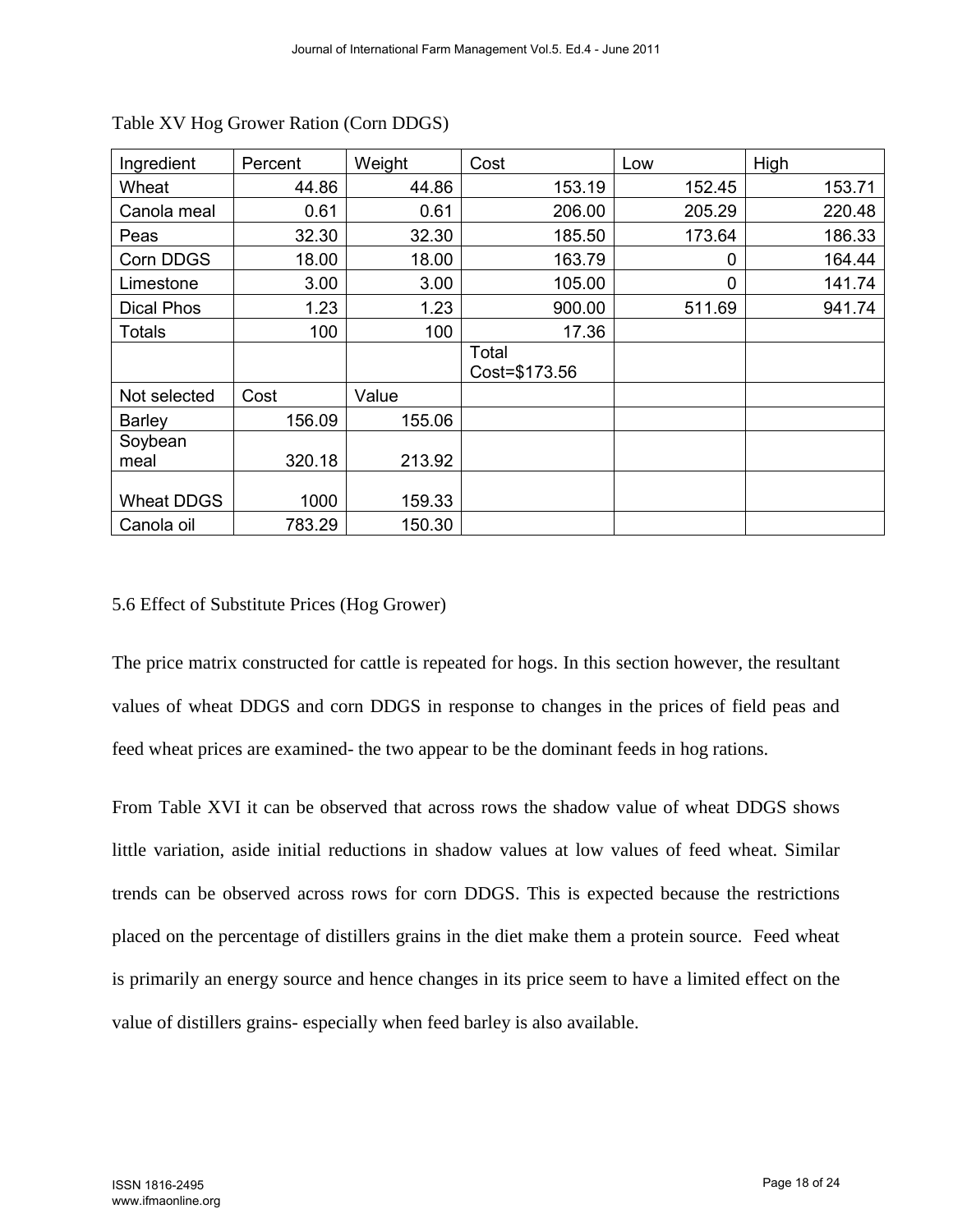The relatively high shadow value of wheat DDGS at average price values of field peas, indicate that the presence of field peas enhances the economic value of the by-product. However, as the price field peas continues to increase (price range \$240-\$260/tonne), the shadow value of wheat DDGS reduces from \$132.22 to 89.01/tonne. This reduction in value may largely be a result of the availability of other protein feed substitutes such as soybean meal and canola meal that become economically valuable as field peas become increasingly expensive. Corn DDGS is generally less competitive in hog rations and come into the diet at high price levels of field peas (>\$200/tonne) to provide supplemental protein and energy once field peas are priced out.

|           |          | Price of Feed Wheat |          |          |
|-----------|----------|---------------------|----------|----------|
|           | 140      | 160                 | 200      | 220      |
| Pea Price |          |                     |          |          |
| 120       | 94.69    | 82.50               | 82.50    | 82.50    |
|           | (112.36) | (106.25)            | (106.25) | (106.25) |
| 140       | 150.38   | 129.22              | 129.22   | 129.22   |
|           | (150.12) | (139.51)            | (139.51) | (139.51) |
| 160       | 163.19   | 162.04              | 162.04   | 162.04   |
|           | (154.27) | (157.89)            | (157.89) | (157.89) |
| 180       | 153.75   | 158.75              | 158.75   | 158.75   |
|           | (159.08) | (160.07)            | (160.07) | (160.07) |
| 200       | 160.55   | 155.78              | 155.78   | 155.78   |
|           | (159.08) | (162.03)            | (162.03) | (162.03) |
| 220       | 156.76   | 152.46              | 152.46   | 152.46   |
|           | (161.48) | (164.24)            | (164.24) | (164.24) |
| 240       | 132.22   | 149.14              | 149.14   | 149.14   |
|           | (150.61) | (166.44)            | (166.44) | (166.44) |
| 260       | 89.01    | 148.84              | 148.84   | 148.84   |
|           | (125.59) | (166.48)            | (166.48) | (166.48) |

Table XVI Effect of Changes in Substitute Feed Grain Prices on the Value of Distillers Grains in Hog Grower Rations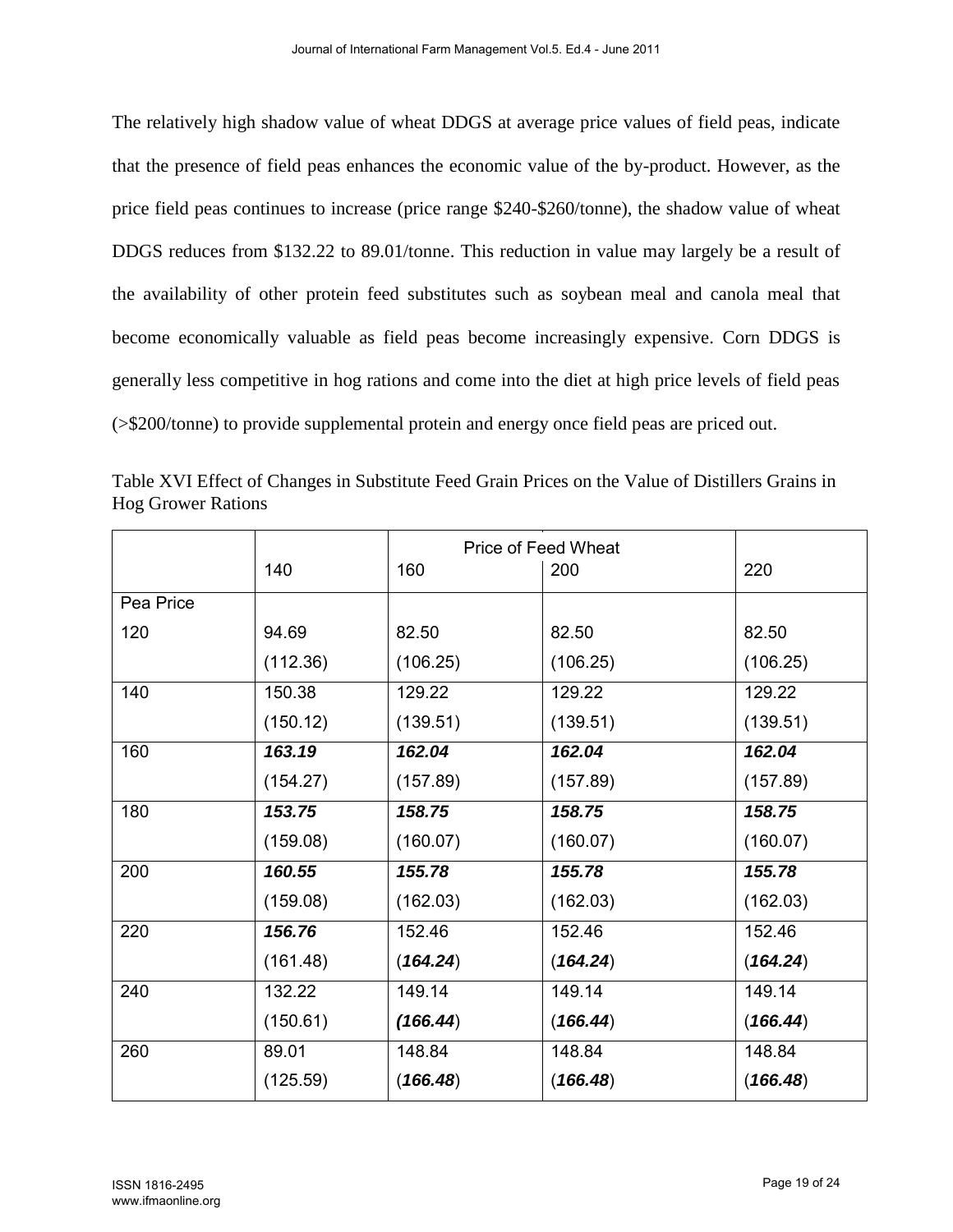## 5.7 Influence of Market Factors

This paper assesses the effect of variations in exchange rate on the competitiveness of the two types of distillers grains. Given the freight cost of \$50/tonne and the domestic price of corn DDGS, the price of the by-product (delivered) i.e. \$163.79 corresponds with a mean exchange rate of CAN\$1.27/US\$ (0.79 US\$/CAN\$). The corresponding least cost ration is reported in Table XVII.

| Ingredient        | Percent | Weight    | Cost                   | Low       | High    |
|-------------------|---------|-----------|------------------------|-----------|---------|
| <b>Barley</b>     | 10.69   | 17.90     | 156.09                 | 150.42    | 401.56  |
| corn DDGS         | 13.09   | 21.87     | 163.79                 | $-214.90$ | 165.72  |
| Limestone         | 0.64    | 1.08      | 105.00                 | $-90.16$  | 1042.59 |
| Barley silage     | 53.75   | 90        | 32.90                  | 0         | 34.83   |
| grass hay         | 21.86   | 36.61     | 82.31                  | 77.07     | 93.52   |
| <b>Totals</b>     | 100     | 165.45    | 12.46                  |           |         |
|                   |         |           | Total cost=<br>\$74.43 |           |         |
| Not selected      | Cost    | Value     |                        |           |         |
| canola meal       | 206     | 174.09    |                        |           |         |
| <b>Wheat DDGS</b> | 153.13  | 150.80    |                        |           |         |
| <b>Dical Phos</b> | 900     | $-426.80$ |                        |           |         |

Table XVII Beef Cattle Ration Results at the Exchange of 0.79 US\$/CAN\$

As the Canadian dollar depreciates i.e. \$0.79 to \$ 0.76 the price of corn distillers grains increases from \$163.79/tonne to \$166.73/tonne. Priced at this level, corn DDGS becomes less competitive and is displaced from the diet by wheat DDGS. Table XVIII reports the resultant least cost ration. It can be deduced that a weaker dollar seems to enhance the competitiveness of wheat DDGS and vice versa.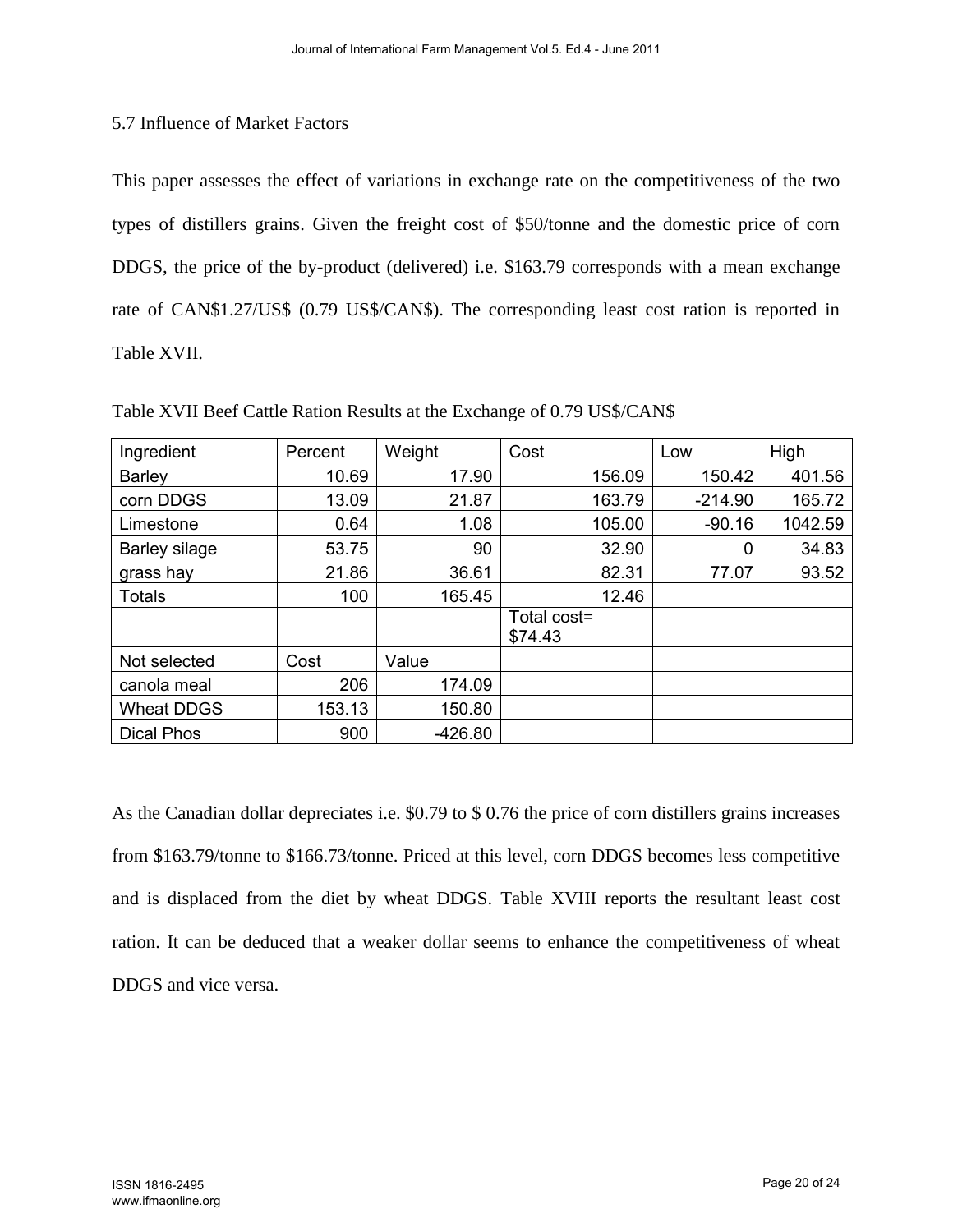| Ingredient           | Percent | Weight | Cost                   | Low    | High    |
|----------------------|---------|--------|------------------------|--------|---------|
| <b>Barley</b>        | 15.95   | 26.70  | 156.09                 | 148.66 | 156.11  |
| <b>Wheat DDGS</b>    | 10.06   | 16.83  | 153.13                 | 11.71  | 153.14  |
| Limestone            | 0.62    | 1.04   | 105.00                 | 99.66  | 1495.59 |
| <b>Barley silage</b> | 53.77   | 90.00  | 32.90                  | 0      | 34.60   |
| grass hay            | 19.60   | 32.81  | 82.31                  | 82.26  | 108.49  |
| <b>Totals</b>        | 100     | 167.38 | 12.52                  |        |         |
|                      |         |        | Total cost=<br>\$74.77 |        |         |
| Not selected         | Cost    | Value  |                        |        |         |
| canola meal          | 206     | 183.69 |                        |        |         |
| Corn DDGS            | 166.73  | 166.72 |                        |        |         |
| <b>Dical Phos</b>    | 900     | 18.73  |                        |        |         |

Table XVIII Beef Cattle Ration Results at the Exchange of 0.76 US\$/CAN\$

## 6.0 Conclusions

From the analysis, the availability of distillers grains in the western plains could impact positively on the livestock industry. Additionally, the competitiveness of corn DDGS in beef cattle rations relative to wheat DDGS can be observed. Even within the beef cattle sector, the unequal impact of corn DDGS is evident as cattle finisher operations would tend to benefit more relative to backgrounding. Alternatively, wheat DDGS seems to be more competitive in hog rations. The general pattern is that wheat distillers grains may be more competitive in high protein diets and are more economical when the price of protein feed ingredients such as canola meal increases. The reverse holds for corn DDGS whose economic value seems to be tied to its energy value. Wheat DDGS marketers may therefore enhance their profitability by targeting the high-protein segment of the feed market.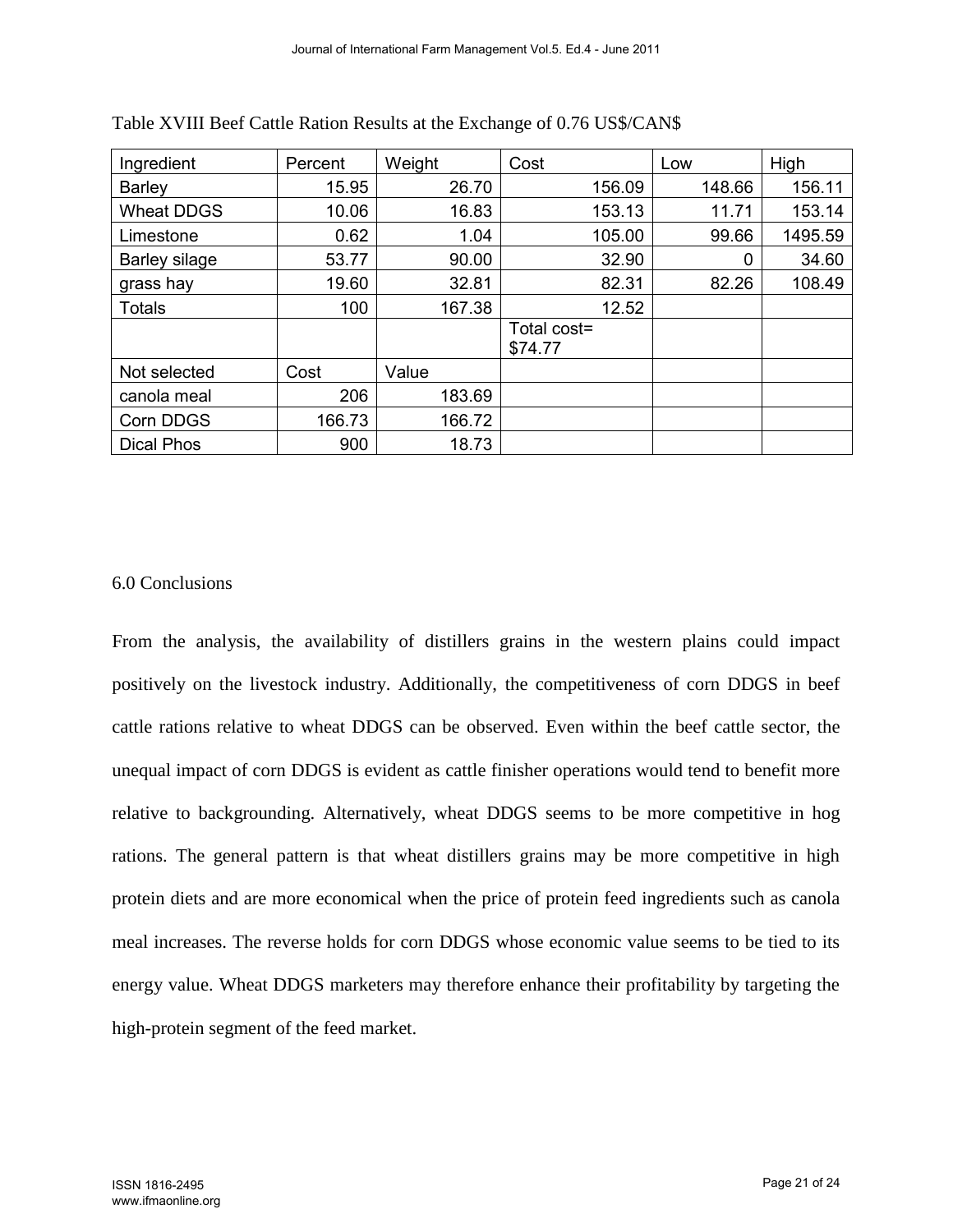For the livestock producer, the key point is that, the economic value of distillers grains varies relative to the prices substitute feeds in both hog and cattle rations. An understanding of these dynamics is essential to reaping maximum benefit from the ethanol boom. Furthermore, market factors particularly exchange rates affects the competiveness of both wheat and corn DDGS. A stronger Canadian dollar tends to accentuate the economic value of the latter relative to the former. The recent increases in the value of the Canadian dollar (0.94\$/CAN) and the surge in corn DDGS imports into southern Alberta and other parts of western plains seems to confirm this observation (Boaitey 2010). The continuous expansion of US grain-based ethanol production is therefore likely to impact the feed grains market in western Canada as favourable market conditions persist.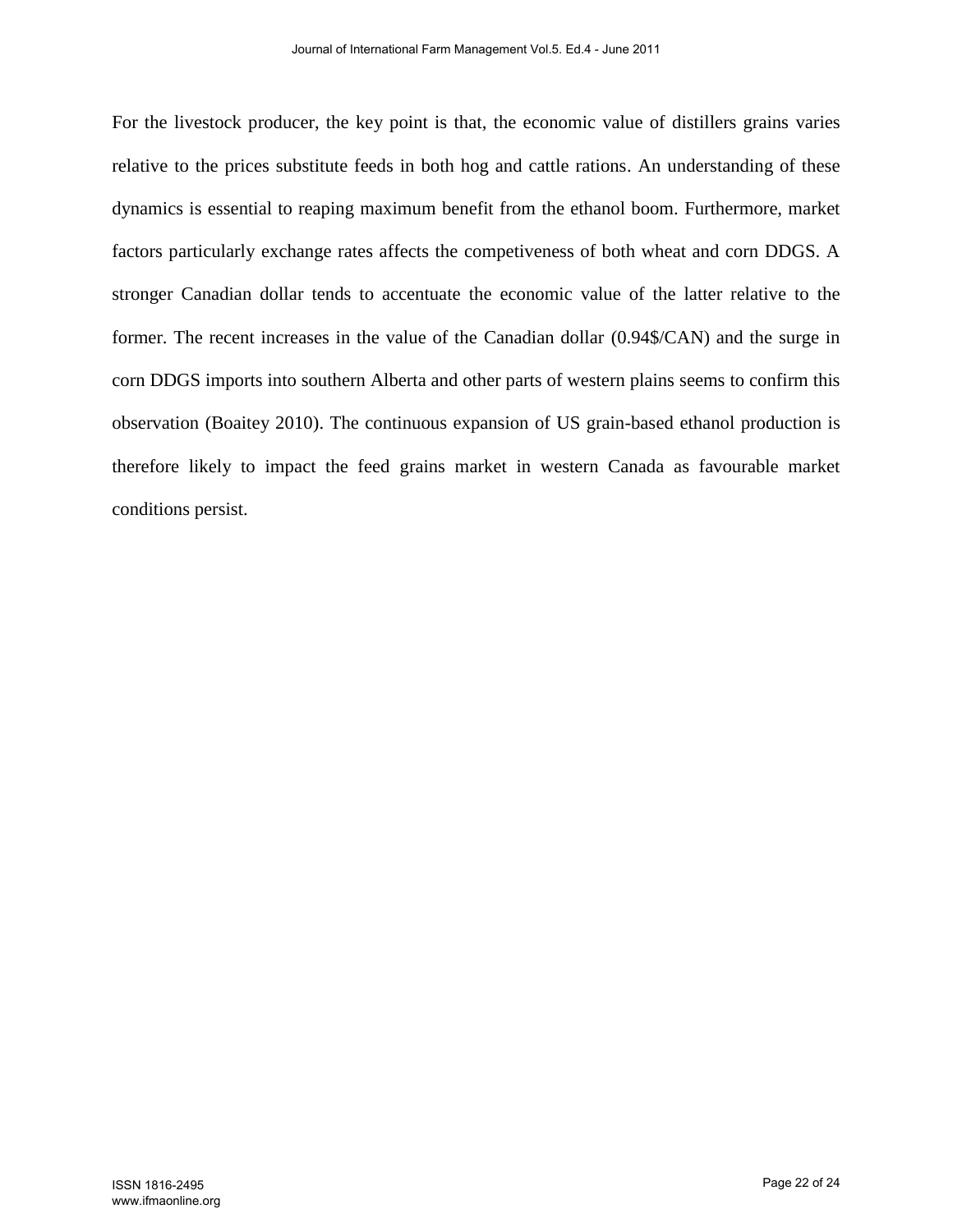# Bibliography

AFSC (2009). Commodity Price Lists 200-2009. Available online at:

http://www.afsc.ca/defaultaspx?aspx?cid=82&iamg=1. Accessed on the  $10^{th}$  Nov.2009

Agriculture and Agri-Food Canada (2009). Weekly Grain Prices. Market Analysis Group. **Ottawa** 

Alberta Department of Agriculture and Rural Development (2009). Lethbridge Livestock Feed Grains Cash Bids. Alberta Canada

Alberta Canola Producers Association (2010). Weekly Grain Prices. Available online at: http://canola.ab.ca/price/chart/feedgrains aspx. Accessed on 2nd Feb. 2010.

Anderson, D., J.D. Anderson & J. Sawyer (2008). Impact of the Ethanol Boom on Livestock and Dairy Industries: What are they going to Eat? Journal of Agricultural and Applied Economics, 40, 2: 573-579. Southern Agricultural Economics Association.

Auld, D. (2008). The Ethanol Trap: Why Policies to Promote Ethanol as Fuel need Rethinking. C.D. Howe Institute. Ottawa No.268. July 2008.

Boaitey, A., (2010). Distillers Grains and the Livestock Industry in Western Canada. A thesis submitted to the Dept. of Bioresource Policy, Business and Economics. University of Saskatchewan.

Babcock, B.A., D.J. Hayes & J.D. Lawrence (2008). Using Distillers Grains in the US and International Livestock and Poultry Industries. Midwest Agribusiness Trade Research and Information Centre. CARD Iowa State University.

Birur, D.K., T.W. Hertel & W.E. Tyner (2008). Impact of Biofuel Production on World Agricultural Markets: A Computational General Analysis. Department of Agricultural economics working paper No.13. University of Purdue.

Bista, B., T. Hubbs , B.T. Richert , W.E. Tyner, & P.V. Preckel (2008). The Economic Value of Ethanol by Products in Swine Diets: Evaluating Profitability of Corn Fractionation Techniques. Proceedings of Integration of Agricultural and Energy Systems Conference 12-13 Altanta Georgia.

Ethanol Producer Magazine (2009). Canadian Ethanol Plants. November 2009 Edition

Fabiosa, J.F. (2008). Not all DDGS are Created Equal: Nutrient-Profile-based Pricing to Incentivize Quality. Working Paper 08-WP 481. CARD

General Systems Incorporated. 1989. Feed Formulation System Software.

Holman, D. (2009). Marketing Manager. North West Terminal Ltd. Personal Communication.